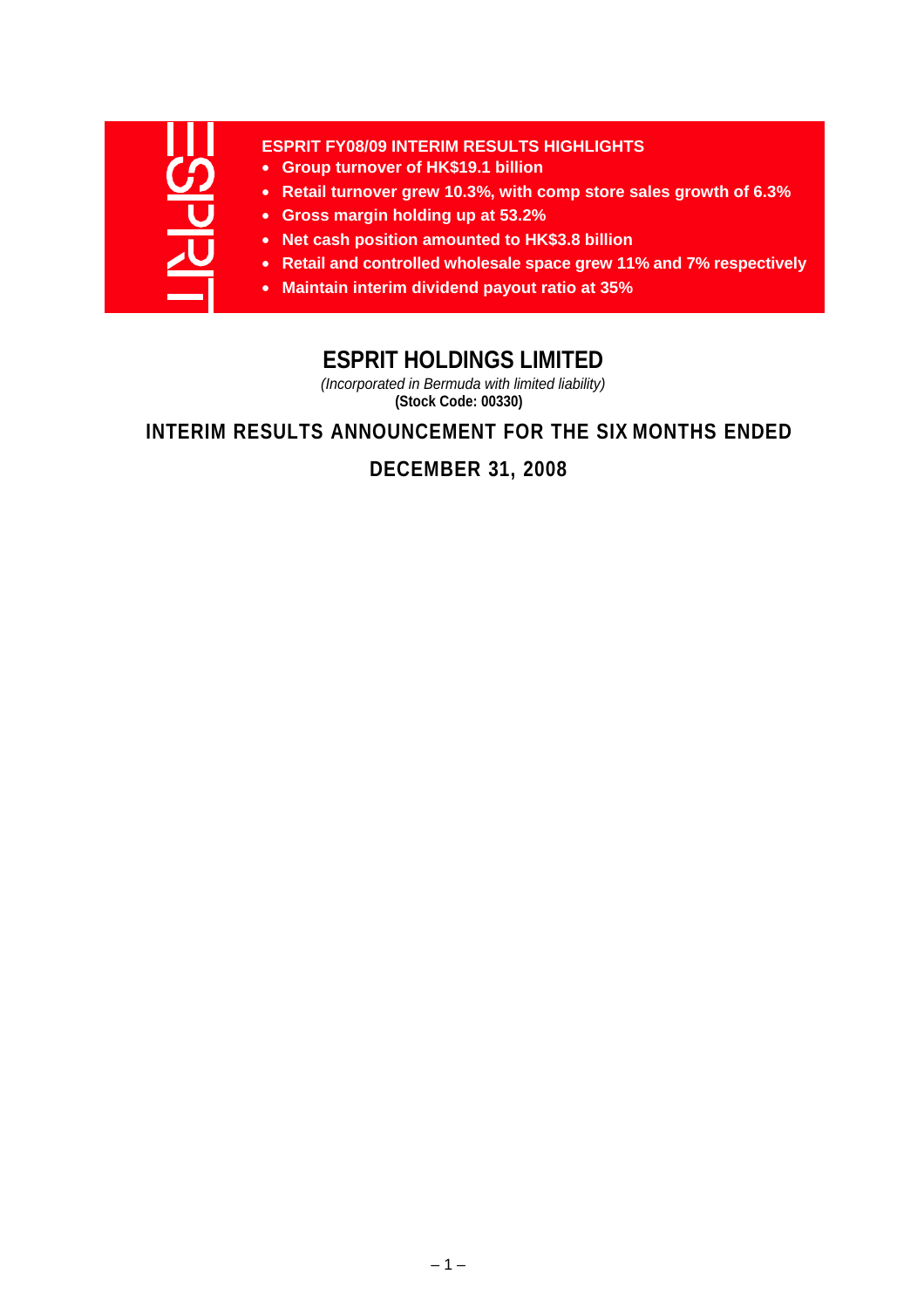## **INTERIM RESULTS**

The Board of Directors of Esprit Holdings Limited (the "Company") is pleased to present the unaudited condensed consolidated interim financial information, along with selected explanatory notes, of the Company and its subsidiaries (the "Group") for the six months ended December 31, 2008 as follows:

## **Condensed consolidated income statement**

| For the 6 months ended<br>December 31,                  | 2007         |
|---------------------------------------------------------|--------------|
|                                                         |              |
|                                                         |              |
| 2008                                                    |              |
| <b>Notes</b><br><b>HK\$ million</b>                     | HK\$ million |
| $\overline{2}$<br>19,064<br><b>Turnover</b>             | 18,527       |
| Cost of goods sold<br>(8,916)                           | (8,607)      |
| 10,148<br><b>Gross profit</b>                           | 9,920        |
| Staff costs<br>(2, 110)                                 | (2,033)      |
| (1,627)<br>Occupancy costs                              | (1, 401)     |
| Depreciation<br>(375)                                   | (341)        |
| Other operating costs<br>(2,625)                        | (2, 125)     |
| 3<br><b>Operating profit</b><br>3,411                   | 4,020        |
| Interest income<br>64                                   | 102          |
| Share of results of associates<br>91                    | 81           |
| <b>Profit before taxation</b><br>$\frac{2}{4}$<br>3,566 | 4,203        |
| <b>Taxation</b><br>(713)                                | (910)        |
| Profit attributable to shareholders<br>2,853            | 3,293        |
| 5<br>Interim dividend<br>996                            | 1,181        |
| <b>Earnings per share</b>                               |              |
| - Basic<br>HK\$2.30<br>6                                | HK\$2.67     |
| 6<br>- Diluted<br>HK\$2.29                              | HK\$2.64     |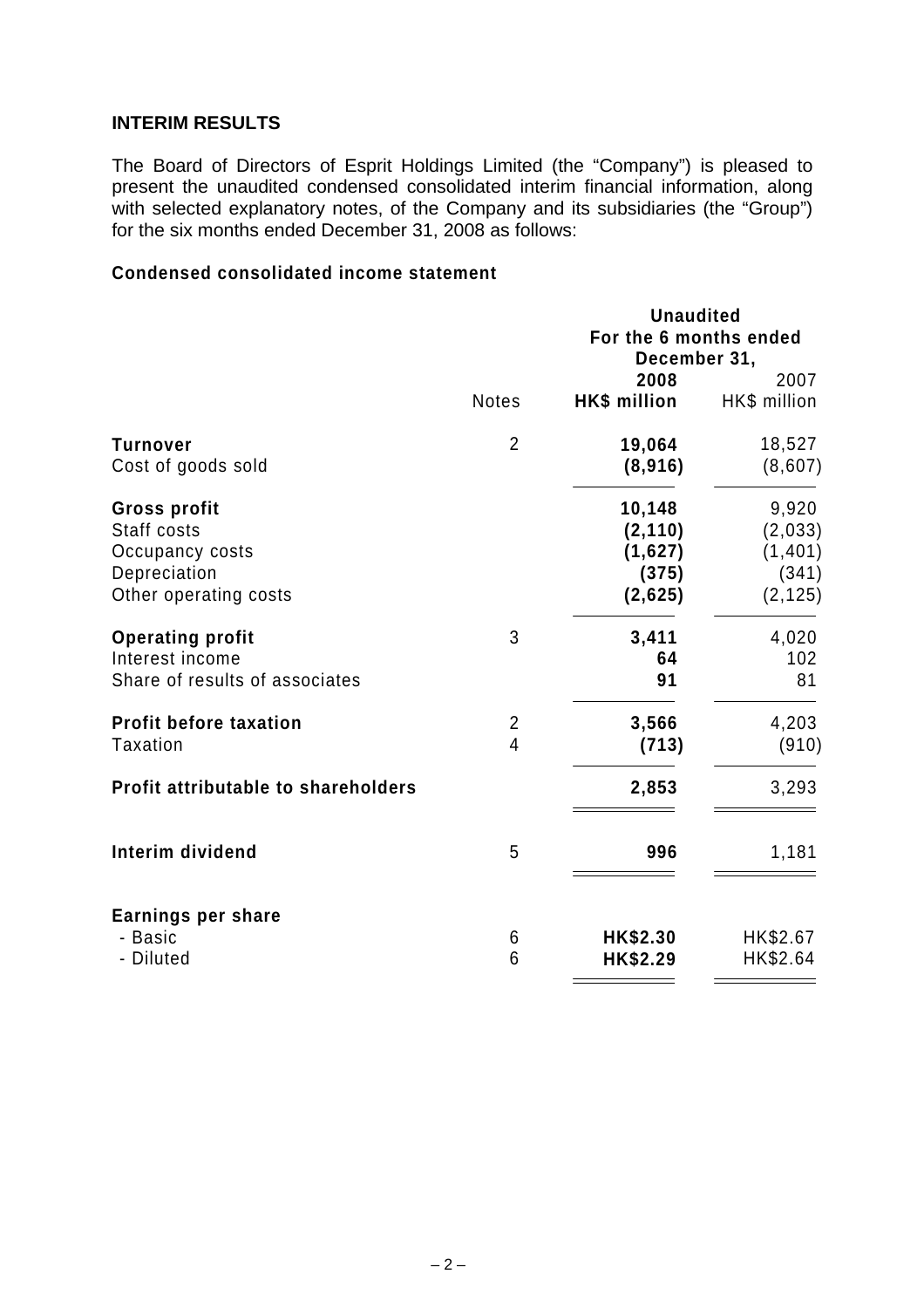## **Condensed consolidated balance sheet**

|                                                                            |                | <b>Unaudited</b><br>December 31,<br>2008 | Audited<br>June 30,<br>2008 |
|----------------------------------------------------------------------------|----------------|------------------------------------------|-----------------------------|
|                                                                            | <b>Notes</b>   | HK\$ million                             | HK\$ million                |
| <b>Non-current assets</b><br>Intangible assets                             |                | 2,061                                    | 2,121                       |
| Property, plant and equipment<br>Other investments                         | $\overline{7}$ | 3,748<br>7                               | 3,395<br>7                  |
| Investments in associates<br>Prepaid lease payments<br>Deferred tax assets |                | 441<br>167<br>493                        | 583<br>170<br>510           |
|                                                                            |                | 6,917                                    | 6,786                       |
| <b>Current assets</b><br>Inventories                                       |                | 3,237                                    | 3,170                       |
| Debtors, deposits and prepayments<br>Amounts due from associates           | 8              | 4,651<br>178                             | 5,332<br>83                 |
| Bank balances and cash                                                     |                | 2,364                                    | 2,767                       |
| Short-term bank deposits                                                   |                | 1,484                                    | 3,754                       |
|                                                                            |                | 11,914                                   | 15,106                      |
| <b>Current liabilities</b>                                                 |                |                                          |                             |
| Creditors and accrued charges<br>Taxation                                  | 9              | 3,875<br>1,132                           | 4,571<br>989                |
|                                                                            |                | 5,007                                    | 5,560                       |
| <b>Net current assets</b>                                                  |                | 6,907                                    | 9,546                       |
| <b>Total assets less current liabilities</b>                               |                | 13,824                                   | 16,332                      |
| <b>Equity</b>                                                              |                |                                          |                             |
| Share capital<br>Reserves                                                  | 10             | 125<br>13,276                            | 124<br>15,820               |
| <b>Shareholders' funds</b>                                                 |                | 13,401                                   | 15,944                      |
| <b>Non-current liabilities</b><br>Deferred tax liabilities                 |                | 423                                      | 388                         |
|                                                                            |                | 13,824                                   | 16,332                      |
|                                                                            |                |                                          |                             |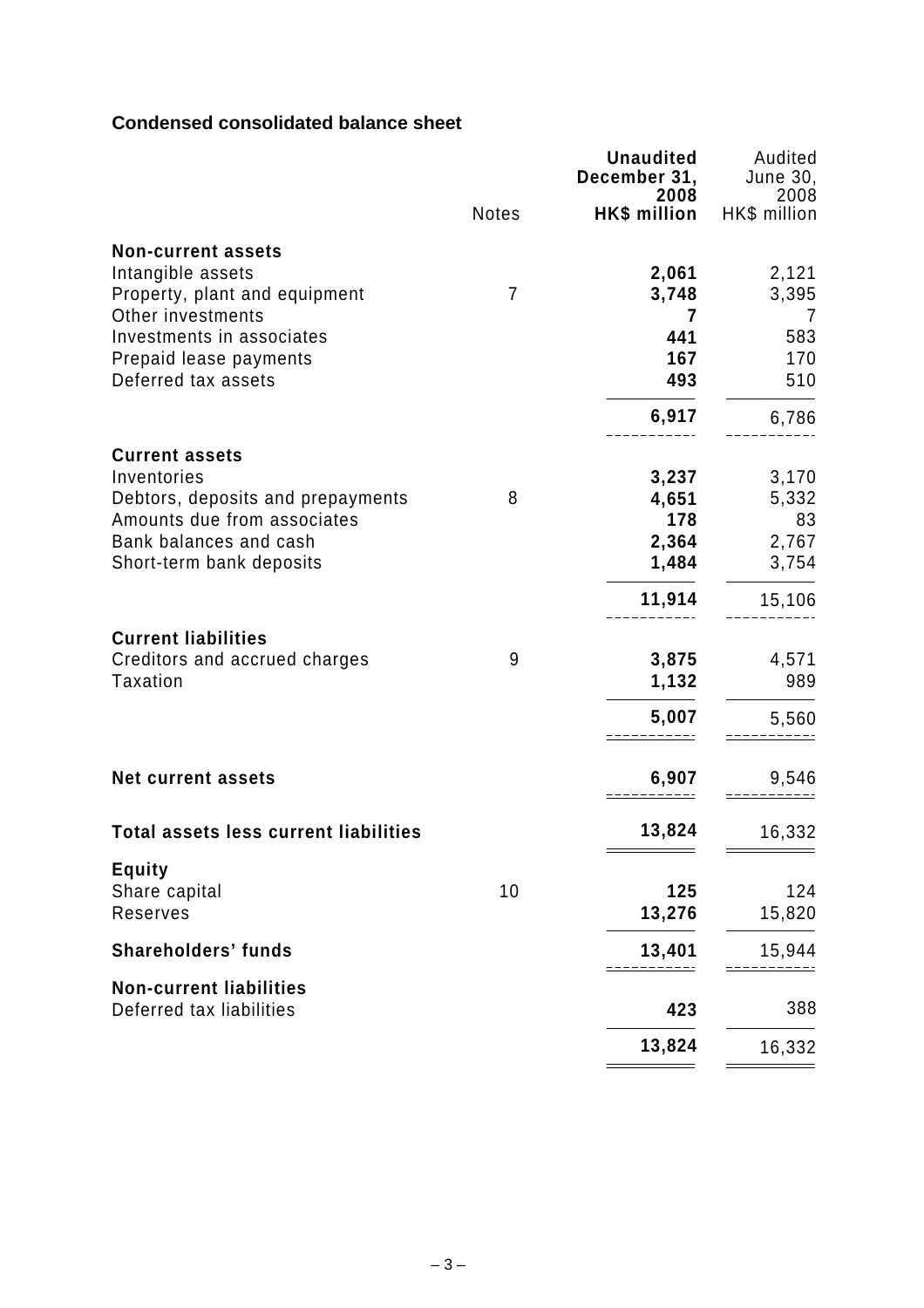## **Notes to the condensed consolidated interim financial information**

## **1. Basis of preparation**

 $\overline{a}$ 

This unaudited condensed consolidated interim financial information ("interim financial information") on pages 2 to 12 for the six months ended December 31, 2008 has been prepared in accordance with the International Accounting Standard ("IAS") 34 "Interim Financial Reporting" issued by the International Accounting Standards Board and Appendix 16 of the Rules Governing the Listing of Securities on The Stock Exchange of Hong Kong Limited (the "Listing Rules").

This interim financial information should be read in conjunction with the annual financial statements for the year ended June 30, 2008. The accounting policies and methods of computation used in the preparation of this interim financial information are consistent with those used in the annual financial statements for the year ended June 30, 2008. In the current period, the Group has adopted International Financial Reporting Interpretations Committee ("IFRIC") Interpretation 13 "Customer Loyalty Programmes" which is effective for the Group's annual accounting period commencing July 1, 2008. The adoption of IFRIC 13 did not result in any significant change to the Group's accounting policies.

The Group did not early adopt the following IAS, International Financial Reporting Standard ("IFRS") and IFRIC interpretations that have been issued in the period from July 1, 2008 to December 31, 2008. The adoption of such standards is anticipated not to result in substantial changes to the Group's accounting policies.

> Effective for accounting periods beginning on or after

| <b>IAS 39</b><br>(Amendment) | Eligible Hedged Items                                | July 1, 2009           |
|------------------------------|------------------------------------------------------|------------------------|
| IFRS 1                       | First-time Adoption of International Financial       | July 1, 2009           |
| (Revised)                    | <b>Reporting Standards</b>                           |                        |
| IFRIC 15                     | Agreements for the Construction of Real<br>Estate    | <b>January 1, 2009</b> |
| IFRIC 16                     | Hedges of a Net Investment in a Foreign<br>Operation | October 1, 2008        |
| <b>IFRIC 17</b>              | Distributions of Non-cash Assets to Owners           | July 1, 2009           |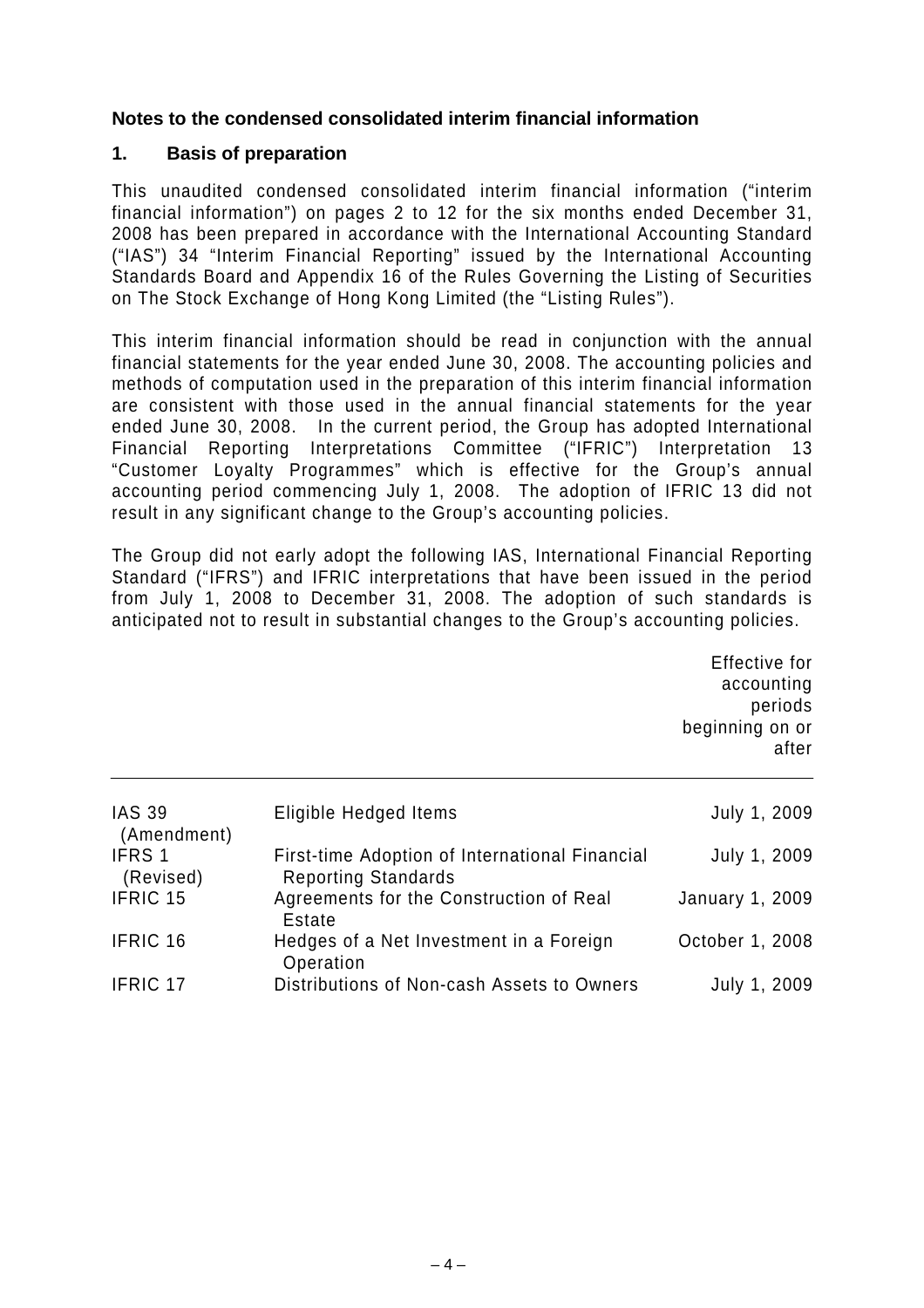## **2. Turnover and segment information**

The Group is principally engaged in wholesale and retail distribution and licensing of quality fashion and life-style products designed under its own internationallyknown Esprit brand name, together with Red Earth cosmetics, skin and body care products.

|                                                          | <b>Unaudited</b><br>For the 6 months ended<br>December 31, |                      |
|----------------------------------------------------------|------------------------------------------------------------|----------------------|
|                                                          | 2008<br><b>HK\$ million</b>                                | 2007<br>HK\$ million |
| Turnover<br>Sales of goods<br>Licensing and other income | 18,941<br>123                                              | 18,422<br>105        |
|                                                          | 19,064                                                     | 18,527               |

#### **Primary reporting format – business segments**

The Group's businesses are managed according to the nature of their operations and the products and services they provide. Each of the Group's business segments represents a strategic business unit that offers products and services which are subject to risks and returns that are different from those of other business segments. Inter-segment transactions are entered into under the normal commercial terms and conditions that would also be available to unrelated third parties. Global brand development costs are fully reflected within the licensing segment to reflect the Esprit brand owners' initiative to develop the brand globally both in existing and prospective new markets.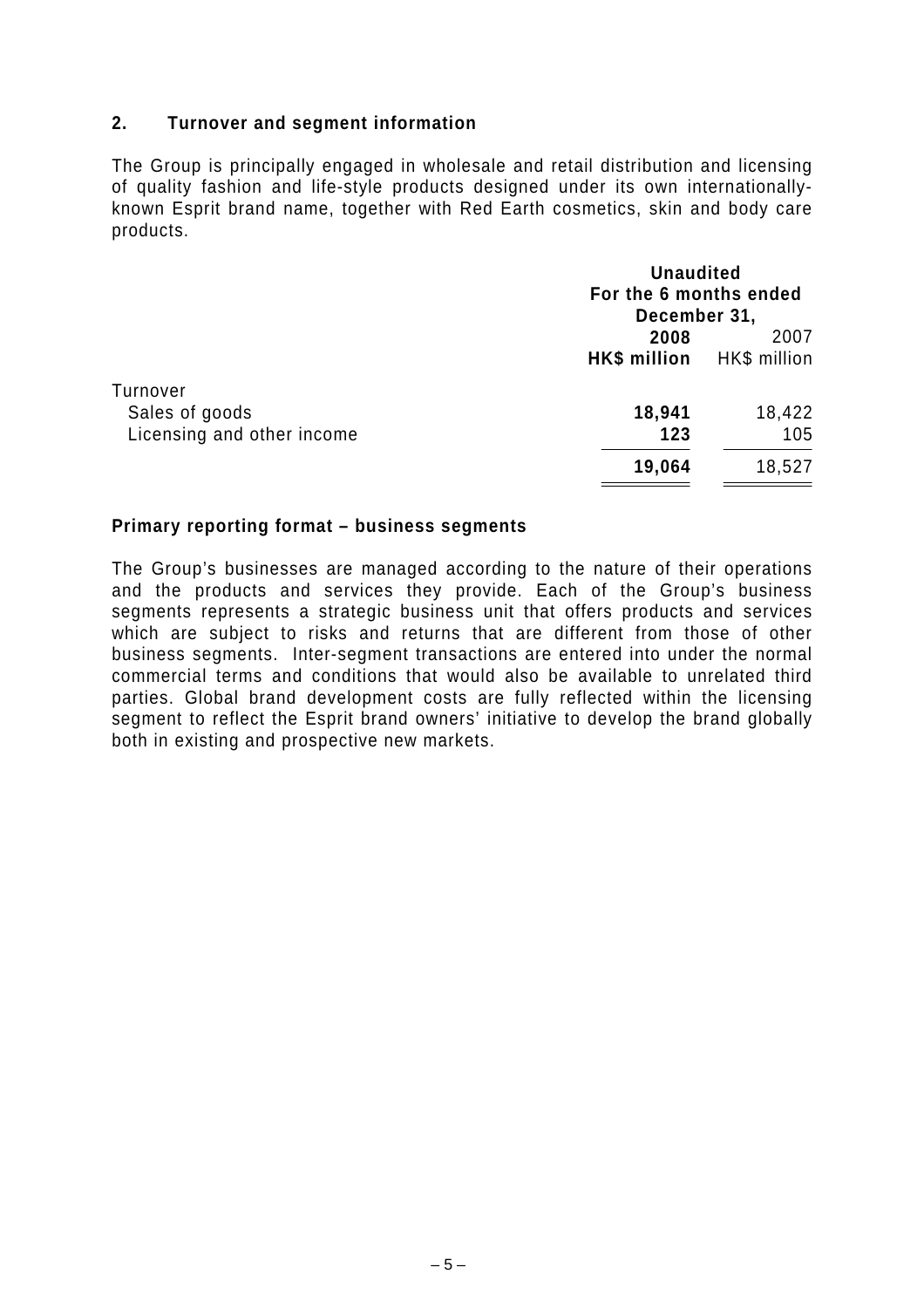|                                                                       |                                  |                                      | <b>Unaudited</b><br>Licensing   | For the 6 months ended December 31, 2008   |                              |
|-----------------------------------------------------------------------|----------------------------------|--------------------------------------|---------------------------------|--------------------------------------------|------------------------------|
|                                                                       | Wholesale<br><b>HK\$ million</b> | <b>Retail</b><br><b>HK\$ million</b> | & others<br><b>HK\$ million</b> | <b>Eliminations</b><br><b>HK\$ million</b> | Group<br><b>HK\$ million</b> |
| Turnover<br>Inter-segment sales                                       | 10,150                           | 8,791                                | 123<br>512                      | (512)                                      | 19,064                       |
|                                                                       | 10,150                           | 8,791                                | 635                             | (512)                                      | 19,064                       |
| Segment results                                                       | 2,273                            | 1,204                                | 225                             | (26)                                       | 3,676                        |
| Unallocated net<br>expenses<br>Interest income<br>Share of results of |                                  |                                      |                                 |                                            | (265)<br>64                  |
| associates<br>Profit before taxation                                  |                                  |                                      |                                 |                                            | 91<br>3,566                  |
| Segment EBIT-<br>ex-inter-segment<br>licensing<br>expense/income      |                                  |                                      |                                 |                                            |                              |
| (note)                                                                | 2,389                            | 1,247                                | 66                              | (26)                                       | 3,676                        |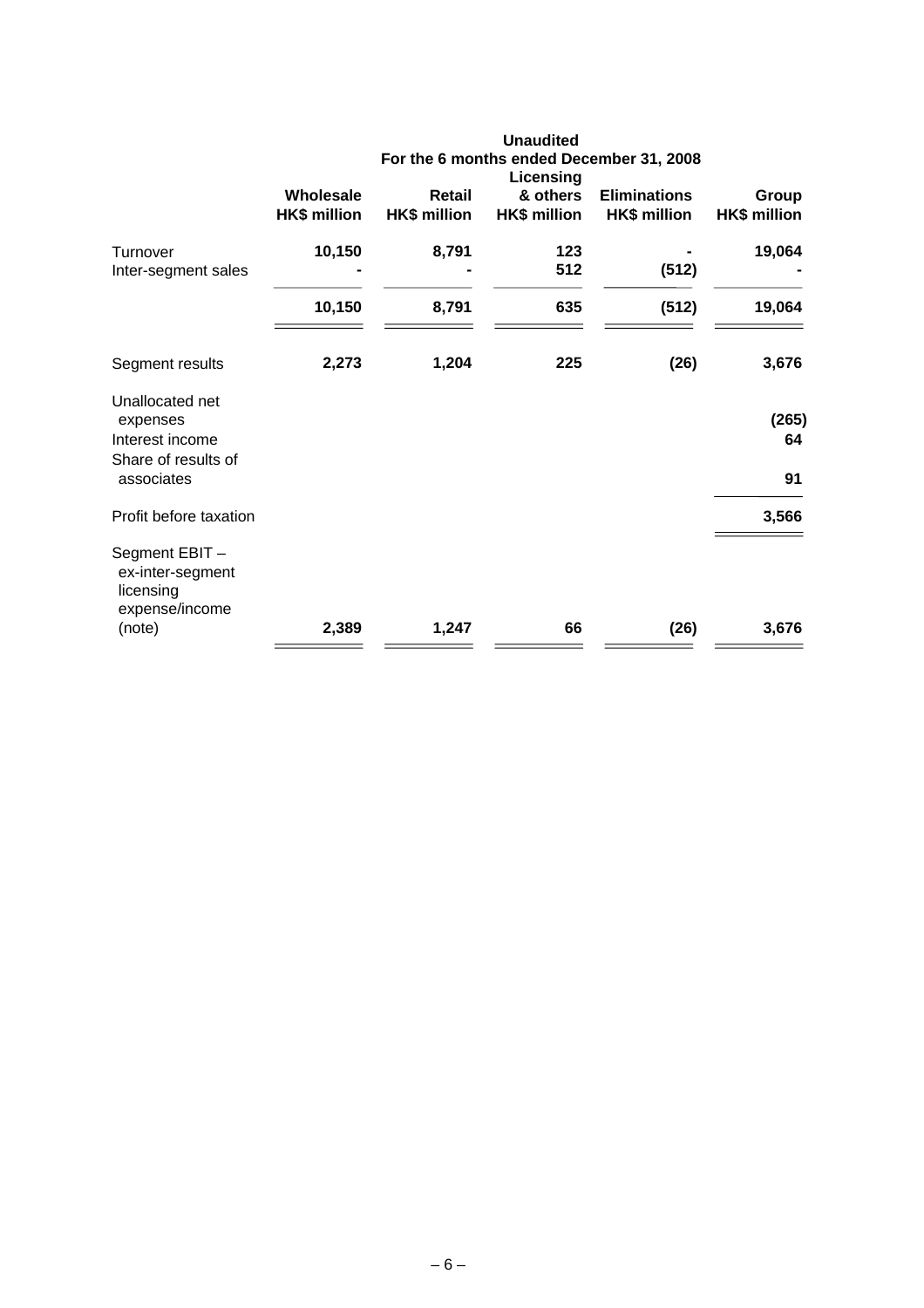|                                                                  |              |              | Unaudited                                |              |              |
|------------------------------------------------------------------|--------------|--------------|------------------------------------------|--------------|--------------|
|                                                                  |              |              | For the 6 months ended December 31, 2007 |              |              |
|                                                                  | Wholesale    | Retail       | Licensing<br>& others                    | Eliminations | Group        |
|                                                                  | HK\$ million | HK\$ million | HK\$ million                             | HK\$ million | HK\$ million |
| Turnover                                                         | 10,450       | 7,972        | 105                                      |              | 18,527       |
| Inter-segment sales                                              |              |              | 478                                      | (478)        |              |
|                                                                  | 10,450       | 7,972        | 583                                      | (478)        | 18,527       |
| Segment results                                                  | 2,631        | 1,257        | 293                                      | (8)          | 4,173        |
| Unallocated net<br>expenses                                      |              |              |                                          |              | (153)        |
| Interest income                                                  |              |              |                                          |              | 102          |
| Share of results of<br>associates                                |              |              |                                          |              | 81           |
| Profit before taxation                                           |              |              |                                          |              | 4,203        |
| Segment EBIT-<br>ex-inter-segment<br>licensing<br>expense/income |              |              |                                          |              |              |
| (note)                                                           | 2,809        | 1,319        | 53                                       | (8)          | 4,173        |

Note: The trademark owners receive licensing income based on wholesale and retail turnover. Should the licensing fee not be allocated to the wholesale and retail segments, the segment EBIT ("earnings before interest and taxation, finance costs, share of results of associates and unallocated net income/expenses") of the wholesale and retail segments would have been **HK\$2,389 million** (2007: HK\$2,809 million) and **HK\$1,247 million** (2007: HK\$1,319 million) respectively, representing wholesale segment EBIT margin ("segment EBIT/segment turnover") of **23.5%** (2007: 26.9**%**) and retail segment EBIT margin of **14.2%** (2007: 16.5%).

#### **Secondary reporting format – geographical segments**

In determining the Group's geographical segments, turnover is attributed to the segments based on the location of customers.

|                          | <b>Unaudited</b><br>For the 6 months ended<br>December 31, |              |
|--------------------------|------------------------------------------------------------|--------------|
|                          | 2008                                                       | 2007         |
|                          | HK\$ million                                               | HK\$ million |
| Turnover                 |                                                            |              |
| Europe                   | 16,236                                                     | 15,994       |
| Asia Pacific             | 2,333                                                      | 2,054        |
| North America and others | 495                                                        | 479          |
|                          | 19,064                                                     | 18,527       |
|                          |                                                            |              |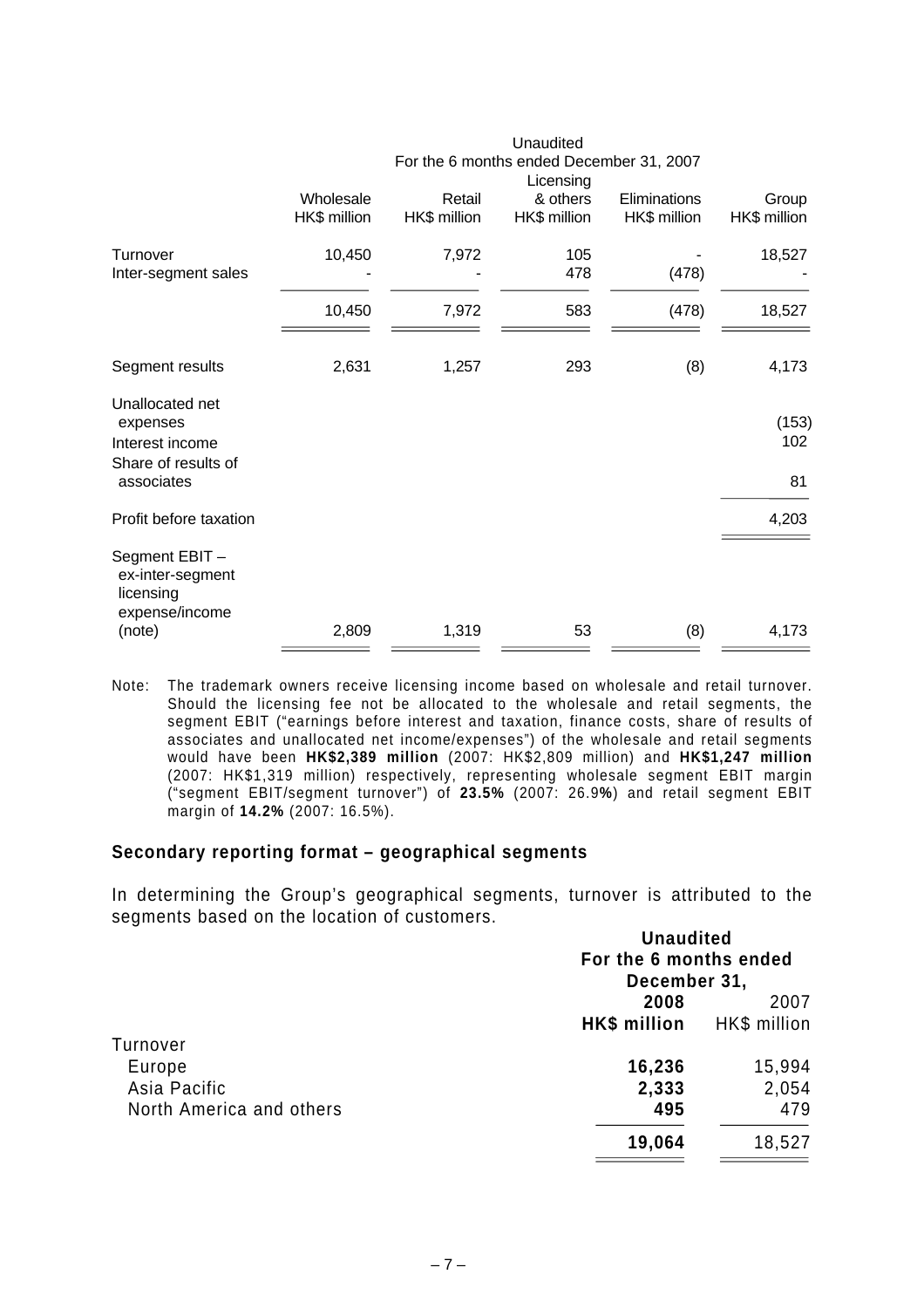# **3. Operating profit**

|                                                                                 | <b>Unaudited</b><br>For the 6 months ended<br>December 31, |       |  |
|---------------------------------------------------------------------------------|------------------------------------------------------------|-------|--|
|                                                                                 | 2008<br>HK\$ million HK\$ million                          | 2007  |  |
| Operating profit is arrived at after charging and<br>(crediting) the following: |                                                            |       |  |
| Depreciation                                                                    | 375                                                        | 341   |  |
| Loss on disposal of property, plant and equipment                               | 24                                                         | 16    |  |
| Impairment of property, plant and equipment                                     | 13                                                         |       |  |
| Net exchange losses/(gains)                                                     | 127                                                        | (28)  |  |
| Net charge/(write back) for provision for obsolete                              |                                                            |       |  |
| inventories                                                                     | 14                                                         | (1)   |  |
| Occupancy costs                                                                 |                                                            |       |  |
| Operating lease charge                                                          | 1,234                                                      | 1,044 |  |
| Other occupancy costs                                                           | 393                                                        | 357   |  |
| Provision for impairment of trade debtors / bad debts                           |                                                            |       |  |
| written off                                                                     | 70                                                         | 36    |  |

## **4. Taxation**

|                                | <b>Unaudited</b><br>For the 6 months ended<br>December 31, |              |  |
|--------------------------------|------------------------------------------------------------|--------------|--|
|                                | 2008                                                       | 2007         |  |
|                                | HK\$ million                                               | HK\$ million |  |
| <b>Current tax</b>             |                                                            |              |  |
| Hong Kong profits tax          |                                                            |              |  |
| Provision for current period   | 1                                                          |              |  |
| Overseas taxation              |                                                            |              |  |
| Provision for current period   | 756                                                        | 866          |  |
| Underprovision in prior years  | 3                                                          | 24           |  |
|                                | 760                                                        | 890          |  |
| Deferred tax                   |                                                            |              |  |
| <b>Current period</b>          | (47)                                                       | (57)         |  |
| Effect of changes in tax rates |                                                            | 77           |  |
| <b>Taxation</b>                | 713                                                        | 910          |  |
|                                |                                                            |              |  |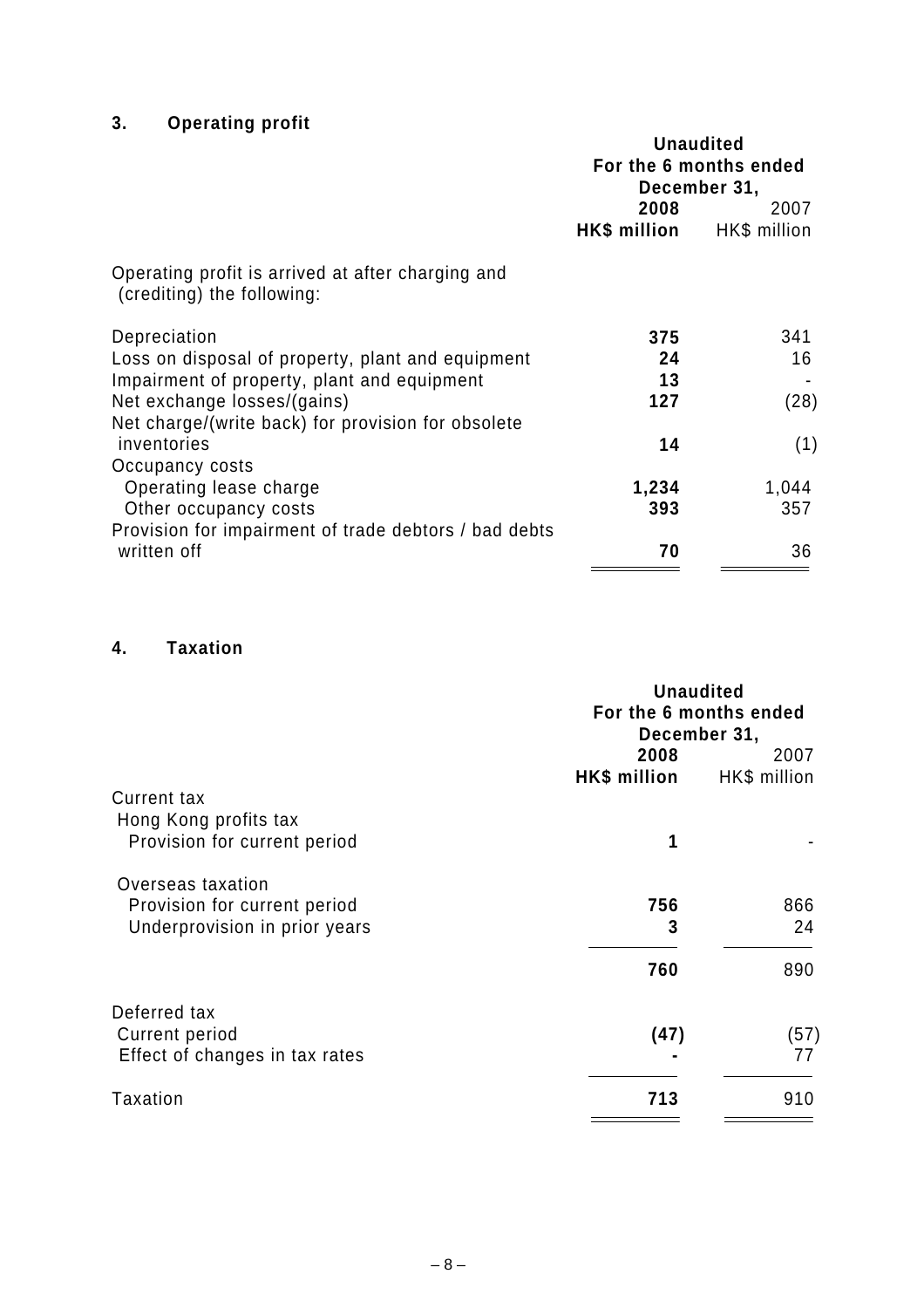Hong Kong profits tax is calculated at **16.5%** (2007: 17.5%) on the estimated assessable profit for the period, net of tax losses carried forward, if applicable.

Overseas (outside of Hong Kong) taxation has been calculated on the estimated assessable profit for the period at the rates of taxation prevailing in the countries in which the Group companies operate, net of tax losses carried forward, if applicable.

Share of associates' taxation for the six months ended December 31, 2008 was a net tax charge of **HK\$24 million** (2007: a net tax charge of HK\$27 million) which has been included in the condensed consolidated income statement as share of results of associates.

#### **5. Interim dividend**

|                                                                     | <b>Unaudited</b><br>For the 6 months ended<br>December 31, |                      |
|---------------------------------------------------------------------|------------------------------------------------------------|----------------------|
|                                                                     | 2008<br>HK\$ million                                       | 2007<br>HK\$ million |
| Interim dividend declared of HK\$0.80<br>(2007: HK\$0.95) per share | 996                                                        | 1,181                |

The amount of interim dividend is based on **1,245,049,934** shares in issue on **February 4, 2009** (2007: 1,242,675,434 shares in issue on January 30, 2008).

## **6. Earnings per share**

#### **Basic**

Basic earnings per share is calculated by dividing the profit attributable to shareholders by the weighted average number of ordinary shares in issue during the period.

|                                                                  |       | <b>Unaudited</b><br>For the 6 months ended<br>December 31, |  |
|------------------------------------------------------------------|-------|------------------------------------------------------------|--|
|                                                                  | 2008  | 2007                                                       |  |
| Profit attributable to shareholders (HK\$ million)               | 2,853 | 3,293                                                      |  |
| Weighted average number of ordinary shares in issue<br>(million) | 1,243 | 1,234                                                      |  |
| Basic earnings per share (HK\$ per share)                        | 2.30  | 2.67                                                       |  |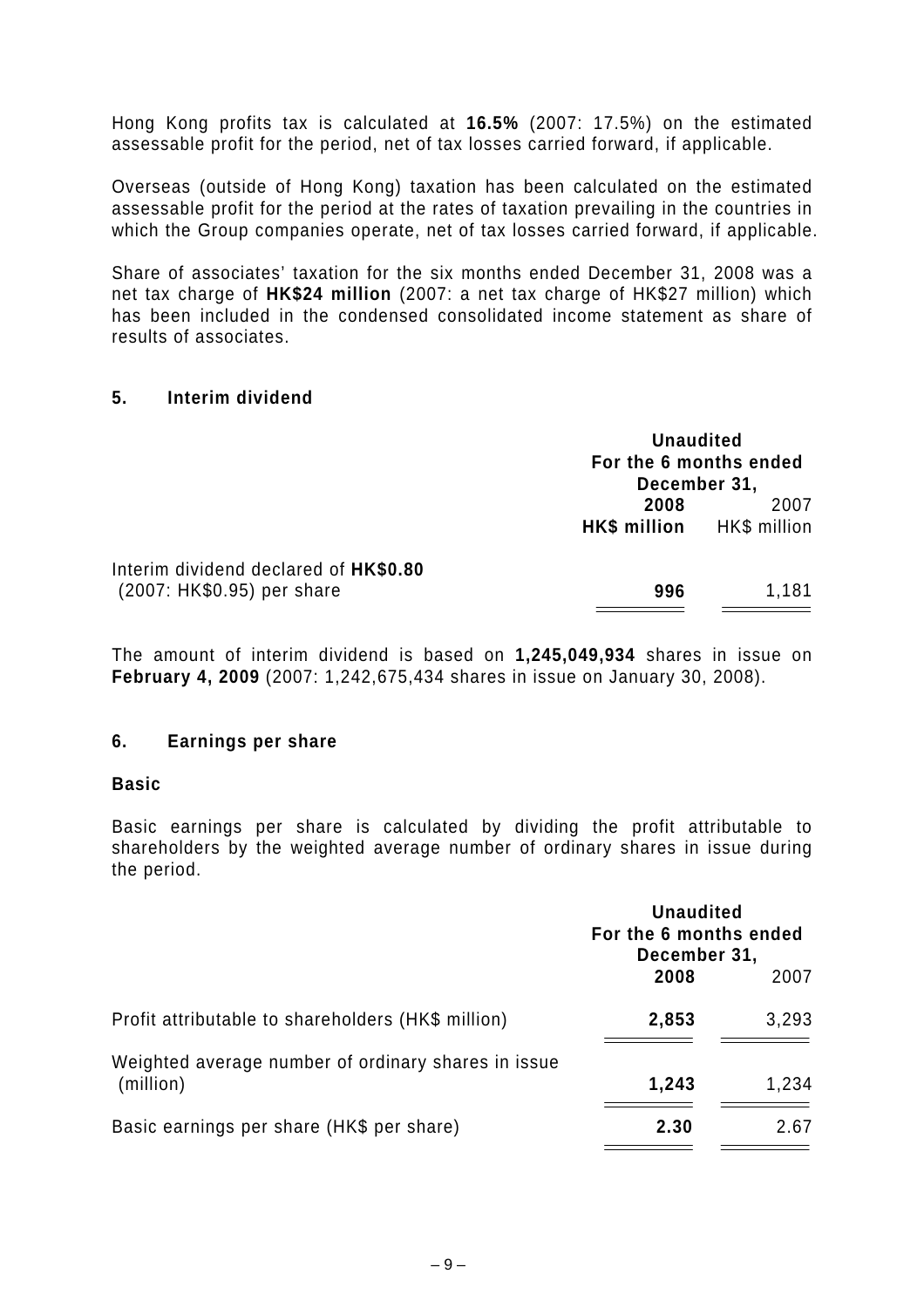## **Diluted**

Diluted earnings per share is calculated based on the profit attributable to shareholders, and the weighted average number of shares in issue during the period after adjusting for the number of dilutive potential ordinary shares granted under the Company's share option scheme.

|                                                                                        | <b>Unaudited</b><br>For the 6 months ended<br>December 31, |             |
|----------------------------------------------------------------------------------------|------------------------------------------------------------|-------------|
|                                                                                        | 2008                                                       | 2007        |
| Profit attributable to shareholders (HK\$ million)                                     | 2,853                                                      | 3,293       |
| Weighted average number of ordinary shares in issue<br>(million)                       | 1,243                                                      | 1,234<br>16 |
| Adjustments for share options (million)                                                | 4                                                          |             |
| Weighted average number of ordinary shares for<br>diluted earnings per share (million) | 1,247                                                      | 1,250       |
| Diluted earnings per share (HK\$ per share)                                            | 2.29                                                       | 2.64        |

## **7. Property, plant and equipment**

|                                     | <b>Unaudited</b><br><b>HK\$ million</b> |
|-------------------------------------|-----------------------------------------|
| Balance at July 1, 2008             | 3,395                                   |
| Exchange translation                | (398)                                   |
| Additions                           | 1,167                                   |
| Disposals                           | (28)                                    |
| Depreciation (note 3)               | (375)                                   |
| Impairment charge (note 3)          | (13)                                    |
| <b>Balance at December 31, 2008</b> | 3,748                                   |
|                                     |                                         |

During the six months ended December 31, 2008 the Group incurred **HK\$845 million** in expansion and refurbishment of retail shops in various locations and **HK\$322 million** in office improvements and purchase of office equipment.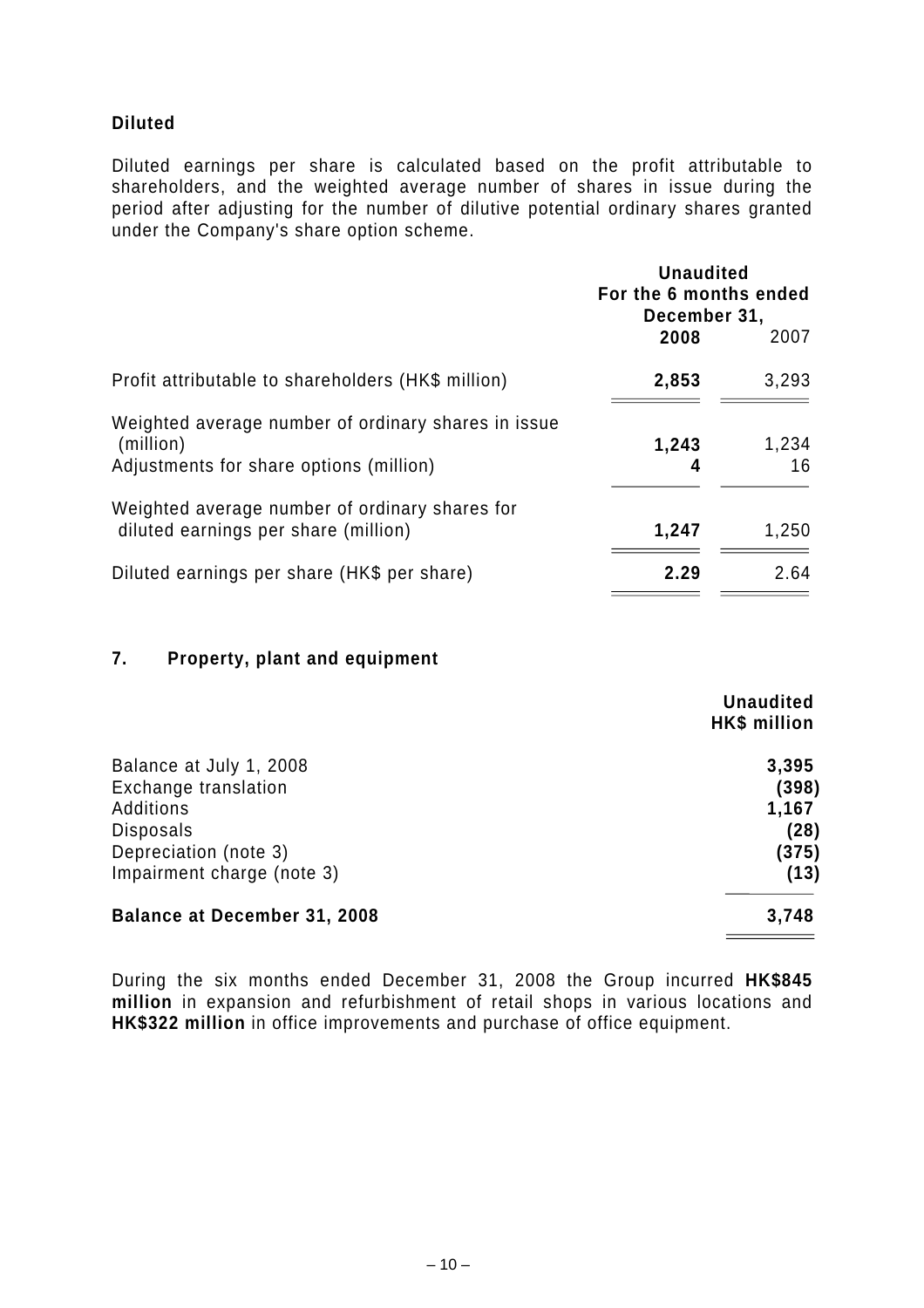## **8. Debtors, deposits and prepayments**

Debtors, deposits and prepayments include trade debtors. The ageing analysis by due date of trade debtors net of provision for impairment is as follows:

|                                  | <b>Unaudited</b><br>December 31,<br>2008<br><b>HK\$</b> million | Audited<br>June 30,<br>2008<br>HK\$ million |
|----------------------------------|-----------------------------------------------------------------|---------------------------------------------|
| Current                          | 2,612                                                           | 3,268                                       |
| $1-30$ days                      | 427                                                             | 366                                         |
| 31-60 days                       | 151                                                             | 151                                         |
| 61-90 days                       | 87                                                              | 63                                          |
| Over 90 days                     | 227                                                             | 159                                         |
| Amount past due but not impaired | 892                                                             | 739                                         |
|                                  | 3,504                                                           | 4,007                                       |

The Group's sales to retail customers are made in cash, bank transfer or by credit card. The Group also grants credit period, which is usually 30 to 60 days to certain wholesale and franchise customers.

## **9. Creditors and accrued charges**

Creditors and accrued charges include trade creditors and their ageing analysis is as follows:

| <b>Unaudited</b> | Audited      |
|------------------|--------------|
| December 31,     | June 30,     |
| 2008             | 2008         |
| HK\$ million     | HK\$ million |
| 1,134            | 1,419        |
| 97               | 94           |
| 19               | 17           |
| 24               | 42           |
| 1,274            | 1,572        |
|                  |              |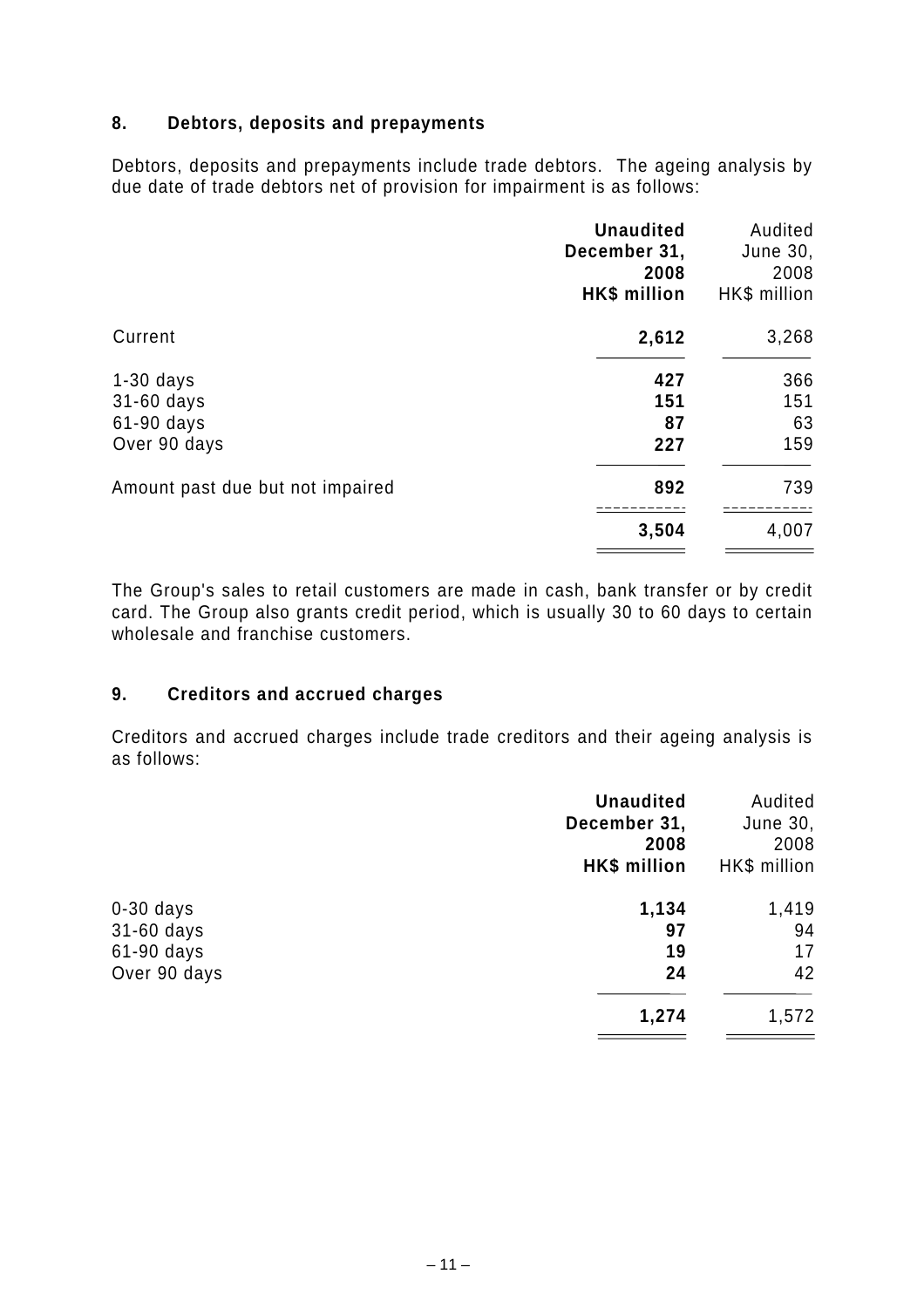**10. Share capital** 

|                                                                                                                                    | <b>Unaudited</b><br>December 31,<br>2008<br>HK\$ million  | Audited<br>June 30,<br>2008<br>HK\$ million |
|------------------------------------------------------------------------------------------------------------------------------------|-----------------------------------------------------------|---------------------------------------------|
| <b>Authorized</b><br>2,000,000,000 shares of HK\$0.10 each                                                                         | 200                                                       | 200                                         |
|                                                                                                                                    | Number of shares of<br>HK\$0.10<br>each<br><b>Million</b> | <b>Nominal</b><br>value<br>HK\$ million     |
| <b>Issued and fully paid</b><br>Balance at July 1, 2008<br>Exercise of share options (note (a))<br>Repurchase of shares (note (b)) | 1,244<br>4<br>(3)                                         | 124                                         |
| <b>Balance at December 31, 2008</b>                                                                                                | 1,245                                                     | 125                                         |

- (a) During the period, **3,625,000** ordinary shares of **HK\$0.10** were issued in respect of the share options exercised by Directors and employees under the share option scheme at exercise prices in the range of **HK\$14.60** to **HK\$42.58** each (representing a premium in the range of **HK\$14.50** to **HK\$42.48** each).
- (b) During the period, the Company repurchased **2,615,500** of its own ordinary shares at a total consideration of **HK\$203 million** on The Stock Exchange of Hong Kong Limited.

## **11. Comparative figures**

Certain comparative figures have been reclassified to conform with the current period's presentation.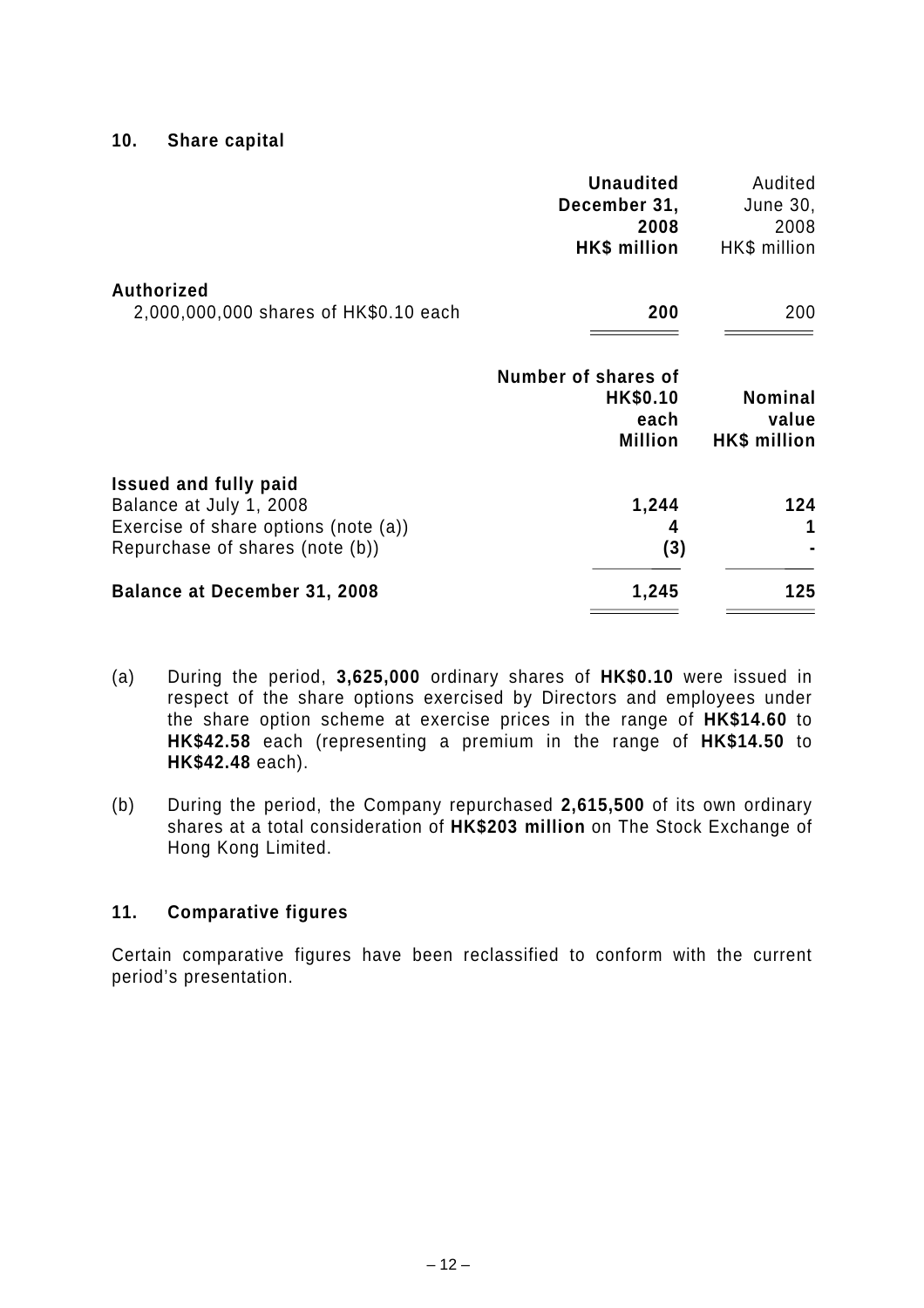## **MANAGEMENT DISCUSSION AND ANALYSIS**

## **Steering steadily in the storm**

The impact of the financial turmoil in year 2008 reached far and wide globally into each and every economy and industry.

While we brace ourselves against stronger-than-ever headwind, we believe this storm, together with its rippling effects, will eventually subside. Our goal is to weather the storm and to emerge as a company that is even stronger than before.

During the reporting period, we are particularly encouraged by the 10.3% retail turnover growth, 6.3% retail comparable store sales growth, and the encouraging growth achieved in high potential markets, such as China, Middle East and Russia, which recorded turnover growth rates of 34.5%, 33.4% and 32.6%, representing 7.4%, 0.7% and 1.2% of the Group's wholesale turnover respectively.

We demonstrated our continued commitment to enhance shareholders return by returning more cash to our shareholders. During the reporting period, the Group paid record final and special dividends for FY2007/2008 of HK\$4,042 million and repurchased shares with a total value of HK\$204 million.

## **Paving way for long-term growth**

Achieving sustainable and profitable long-term growth remains our long-term goal. We see the current market condition as an opportunity to seek higher market share as weaker competitors exit the market.

During the reporting period, we opened a total of 77 directly managed retail stores (net), of which 9 are mega and flagship stores, to our store portfolio with a total of 774 directly managed retail stores as of December 31, 2008. We are particularly excited about the opening of a flagship store in July 2008 on the prestigious Avenue des Champs-Élysées in Paris, the world's fashion capital, carrying all product lines under one roof in a relaxed and spacious atmosphere. Other new premium location openings around the world included Friedrichstrasse in Berlin, Matosinhos Plaza in Porto, Paseo de Gracia in Barcelona, La Gavia in Madrid and Causeway Bay in Hong Kong.

Our strategy for the wholesale business is to aim at gaining more new wholesale customers and thus, potentially increasing point-of-sales for Esprit products in anticipation of the recovery of the economy. Since the beginning of the financial year, we have added 560 controlled space wholesale point-of-sales (net) to a total of 15,150 controlled space wholesale point-of-sales all over the world as of December 31, 2008.

## **Behind Our Excellence**

Our strong brand, competency in consistently delivering the market-right quality products for target group, ongoing improvement of operational efficiency, and efficient financial management are the main drivers behind our excellence.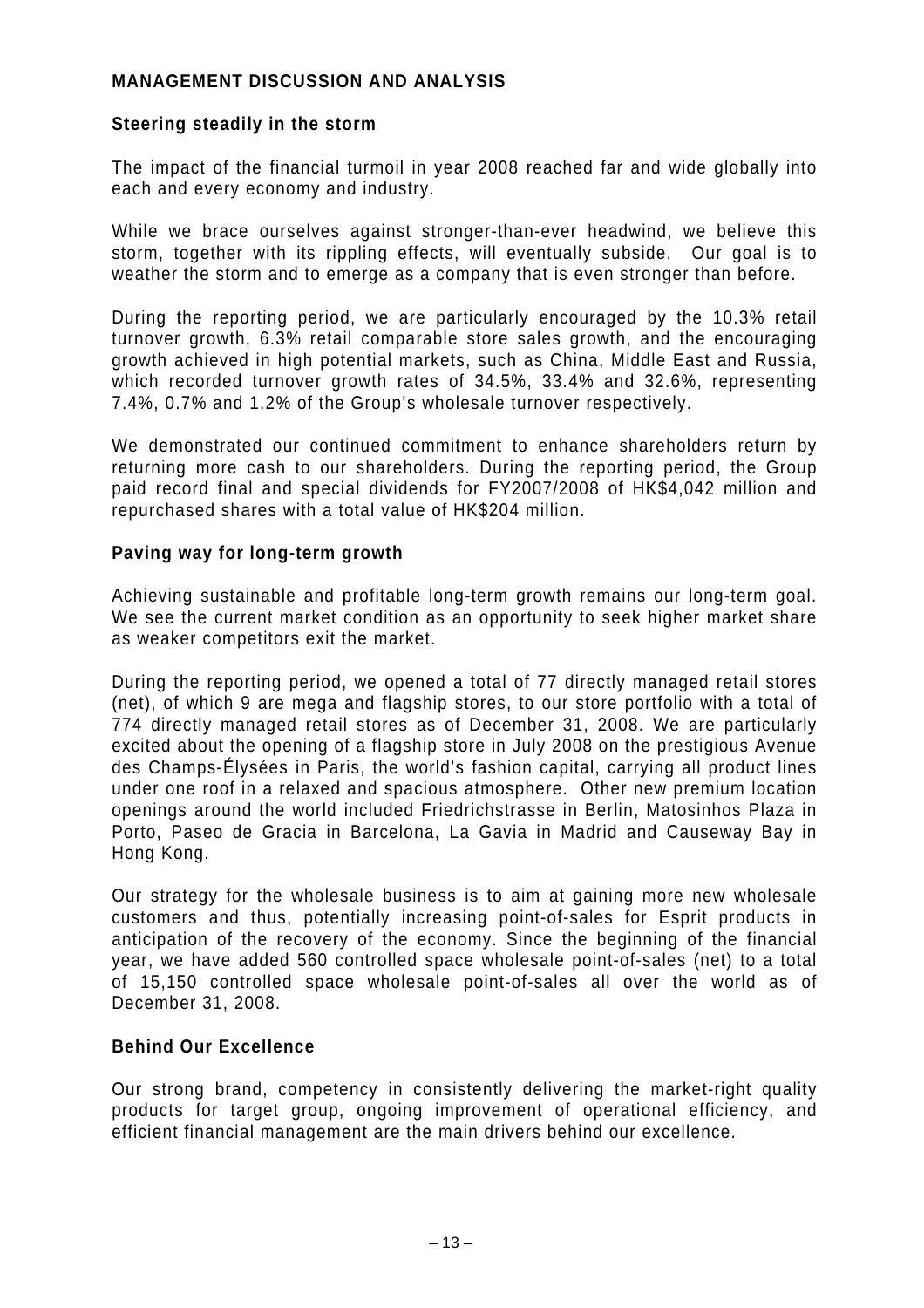## *Esprit as a strong brand*

Esprit was made strong as a brand through a combination of careful steps made over the past 40 years. To celebrate this important milestone and to rejuvenate and strengthen our brand, an extensive 40<sup>th</sup> anniversary celebration campaign was launched with a series of limited edition products and large promotional events.

Ongoing efforts to build the edc brand continue with our second year of partnership with MTV Awards. Driven by the success achieved in the 2007 MTV Europe Music Awards in Munich, this year we continued the sponsorship of the MTV Europe Music Awards 2008, which was held in Liverpool. More excitedly, this year edc is also the official regional partner of the MTV Asia Awards 2008, held in Genting Highlands, Malaysia. Sponsorship with MTV marks the strong connection between fashion and music, offering us the channel to reach out to edc's young fashion-conscious target customers. To leverage off these exciting events, numerous promotional events and limited edition apparel collections were launched in participating locations.

#### *Large loyal customer base – our biggest asset*

Over the years, we have not only established a well-known brand, but have also accumulated a large loyal customer following. Today, we have over 4 million Esprit Club members worldwide. These are the customers who continue to return to our stores to find their favourite items. Focused promotional events, such as participation in the Glamour Shopping Week, Family and Friends VIP shopping, €10 Celebration Card to celebrate our 40<sup>th</sup> anniversary, were organised aiming at reaching out to our target customer groups. As a result, a higher proportion of the traffic was from customers who were interested to buy our products, thus achieving a higher conversion rate amid less traffic in the challenging market condition.

#### *Quality first*

We strive to provide best quality products at a reasonable price to our customers. We believe we have found a fine balance between price and quality. To enrich product offerings in specific markets, we began localizing the design of a small part of the product portfolio in Asia.

Under challenging times like today, we anticipated higher demand for our mid to upper priced product categories as consumers trade down from luxury brands. Instead of implementing aggressive pricing strategy to attract these customers – which we strongly believe will do more harm than good to the brand, we have strengthened the quality of our mid to upper priced product categories. The feedback from customers was positive as reflected in the strong comparable store sales growth.

Amid rising raw material cost and foreign exchange fluctuation, we maintained stable pricing without sacrificing quality by leveraging on our competency in sourcing products from our vast pool of over 400 suppliers globally, mainly located in China, Southeast Asia and Southeastern Europe.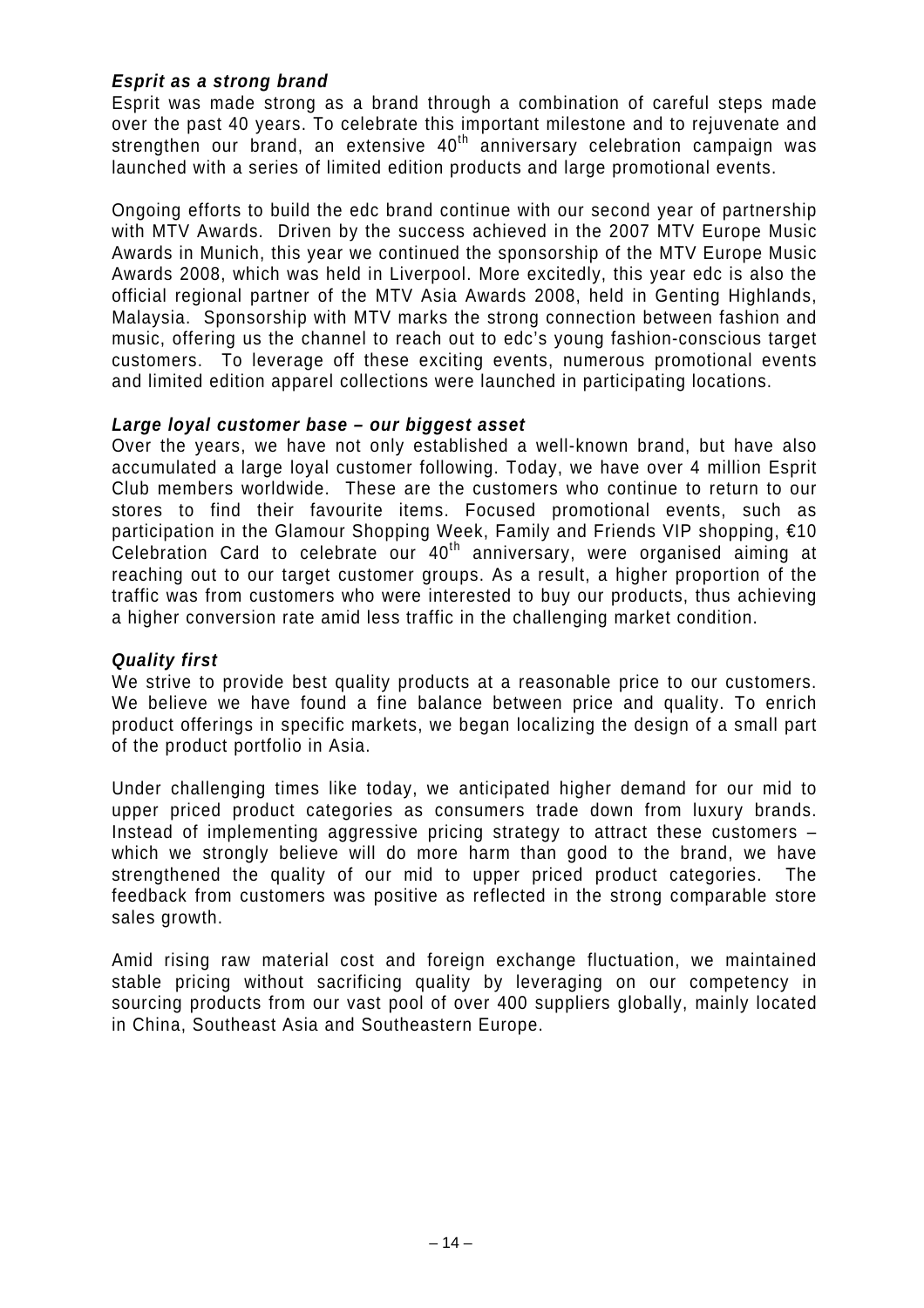## **Outlook**

Given the dramatic change in the operating environment, we believe it is opportune time to fine-tune our priorities with stronger emphasis on long-term rather than short-term and to implement improvements to equip our operations for next growth phase. We will seek opportunities to leverage on the current financial turmoil to gain market share while continuing to expand with a cautious view on capital spending.

To strengthen our foundation for the next phase of growth, we place top priorities on reinforcing our inner strength through, amongst other things, focusing on our target groups, continuing to fine-tune the size of product lines, initiating business projects with the objective of enhancing our IT and logistics systems in order to optimize and unify workflows and achieving long-term savings, planned opening of a new distribution centre and being more cost conscious. On the products front, we will continue to strengthen the mid to upper priced product categories by increasing value for money through improved quality. While we expect the short-term turnover growth to be moderate during this evolution, we believe this is necessary to pave way for long-term growth.

Planned openings in the second half of the financial year include a net addition of over 25 directly managed retail stores and over 500 controlled space wholesale point-of-sales. Approximately HK\$600 million will be invested in opening new directly managed retail stores and refurbishing existing stores. New directly managed retail stores are planned to be opened in core markets.

Due to the anticipated continuing challenging operating environment, new directly managed retail stores are expected to take relatively longer to mature, thus resulting in short-term pressure on the retail EBIT margin. To mitigate some of the pressure on EBIT margin, we will continue to tighten cost control and carefully review every aspect of our operation to further enhance efficiency.

While the wholesale order book between January and May 2009 shows a negative single digit percentage year-on-year growth, the actual wholesale turnover growth realized may deteriorate further if market conditions worsen.

In the second half of the financial year, we hope to maintain a similar overall turnover growth in local currency terms to that of the first half of the financial year. Looking ahead, we remain optimistic about our prospect in the long run. With our quality market-right products, fundamentally sound operating model, strong international brand and robust balance sheet, the Group is confident that we will emerge out of this storm well positioned to take full advantage of the upturn when it comes.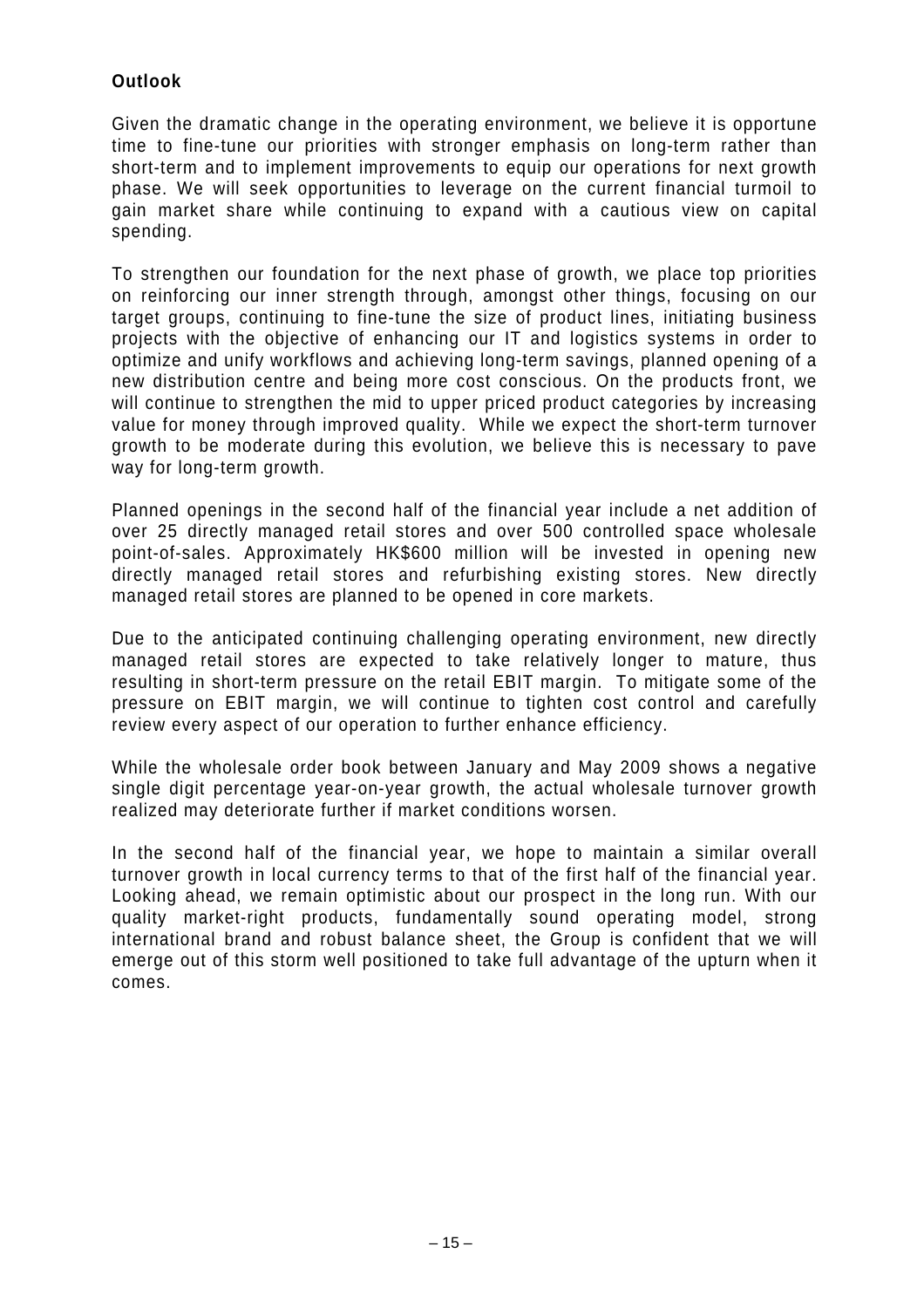### **FINANCIAL REVIEW**

The Group's turnover continued to grow during the first half of the financial year despite the tough market conditions.

## **Turnover**

During the six months ended December 31, 2008, the Group's turnover grew to HK\$19,064 million (1H2007/2008: 18,527 million) backed by positive comparable store sales growth and year-on-year increase in total sales area of directly managed retail stores and controlled space wholesale point-of-sales. As of December 31, 2008, the total selling space of directly managed retail stores and controlled space wholesale point-of-sales reached over 1,100,000  $m^2$  in more than 40 countries.

The financial turmoil has, to certain extent, suppressed the productivity of our wholesale distribution channel and the maturity of new directly managed retail stores was also prolonged. The weak wholesale sales performance was caused by lower average order size due to cautious customer buying and customer orders downsized by the Group due to more stringent credit control to reduce bad debt exposure. In addition, cancellation of wholesale partnership store opening due to difficulties faced by our franchisees to obtain credit led to less than expected sales contribution from new controlled space wholesale point-of-sales.

|                                                     | Wholesale | <b>Retail</b> | Licensing &<br>others | Total  |
|-----------------------------------------------------|-----------|---------------|-----------------------|--------|
| 1H2008/2009<br>turnover (HK\$ m)                    | 10,150    | 8,791         | 123                   | 19,064 |
| % of Group's<br>turnover                            | 53.2%     | 46.1%         | 0.7%                  | 100.0% |
| % growth from<br>same period last<br>financial year | $-2.9%$   | 10.3%         | 17.0%                 | 2.9%   |

#### **Turnover by Distribution Channels**

#### **Turnover by Regions**

|                   | <b>Europe</b> |                                 |                        |                                     |        |
|-------------------|---------------|---------------------------------|------------------------|-------------------------------------|--------|
|                   | Germany*      | <b>Rest of</b><br><b>Europe</b> | Asia<br><b>Pacific</b> | <b>North</b><br>America &<br>others | Total  |
| 1H2008/2009       |               |                                 |                        |                                     |        |
| turnover (HK\$ m) | 8,582         | 7,654                           | 2,333                  | 495                                 | 19,064 |
| % of Group's      |               |                                 |                        |                                     |        |
| turnover          | 45.0%         | 40.2%                           | 12.2%                  | 2.6%                                | 100.0% |
| % growth from     |               |                                 |                        |                                     |        |
| same period last  |               |                                 |                        |                                     |        |
| financial year    | $-1.0%$       | 4.5%                            | 13.6%                  | 3.3%                                | 2.9%   |

\* Turnover of Germany includes wholesale sales orders taken up by Germany and sold to countries out of Germany, mainly Russia, Poland, Greece and Croatia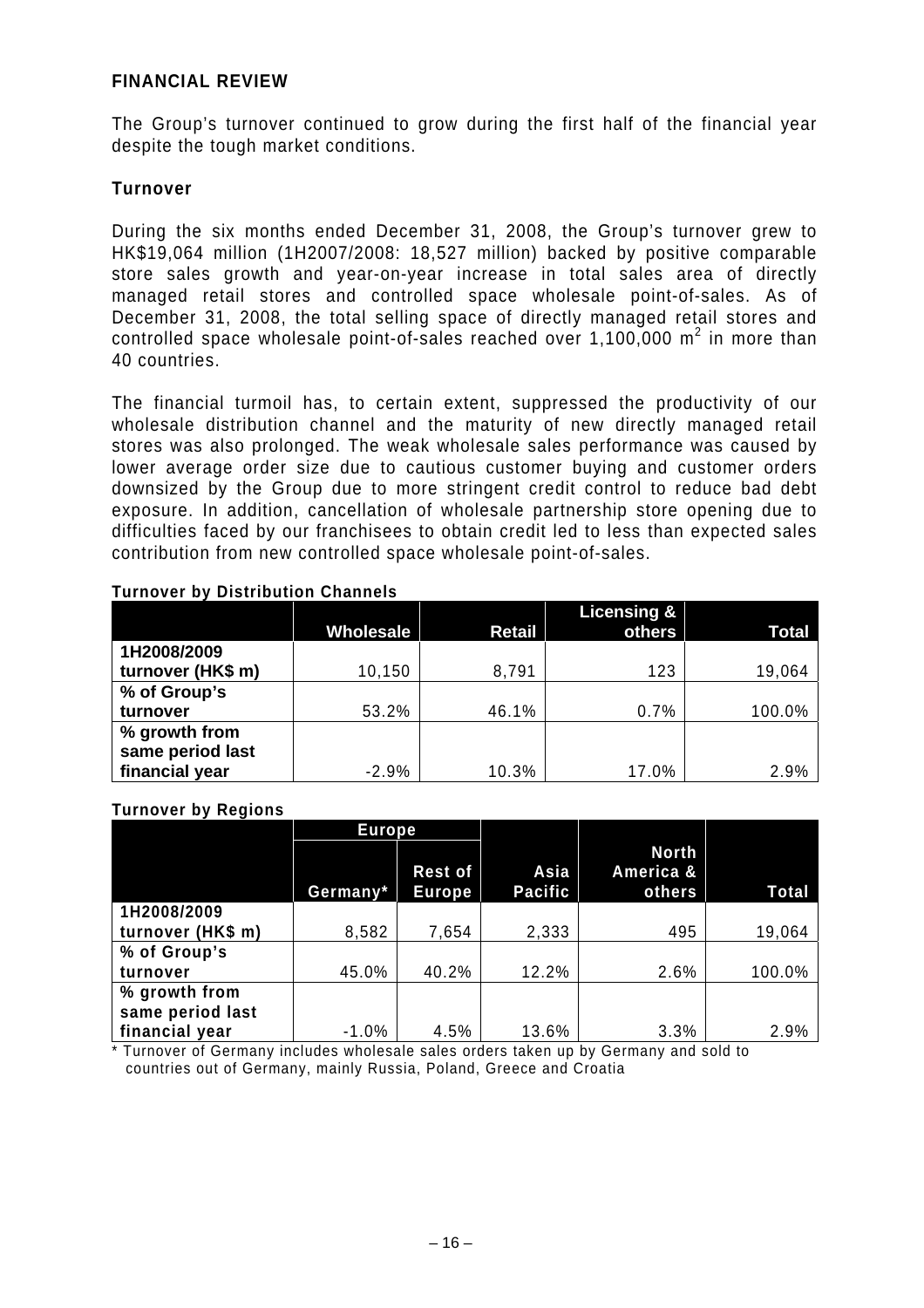#### **Retail Turnover by Major Markets**

|                       |         |                | <b>Europe</b> |                          |                        |                         |        |
|-----------------------|---------|----------------|---------------|--------------------------|------------------------|-------------------------|--------|
|                       | Germany | <b>Benelux</b> | <b>France</b> | <b>Rest of</b><br>Europe | Asia<br><b>Pacific</b> | <b>North</b><br>America | Total  |
| 1H2008/2009           |         |                |               |                          |                        |                         |        |
| turnover              |         |                |               |                          |                        |                         |        |
| (HK\$ m)              | 4,286   | 1,197          | 520           | 1,155                    | 1,245                  | 388                     | 8,791  |
| % of retail           |         |                |               |                          |                        |                         |        |
| turnover              | 48.8%   | 13.6%          | 5.9%          | 13.1%                    | 14.2%                  | 4.4%                    | 100.0% |
| % growth              |         |                |               |                          |                        |                         |        |
| from same             |         |                |               |                          |                        |                         |        |
| period last           |         |                |               |                          |                        |                         |        |
| financial year        | 8.8%    | 4.5%           | 36.6%         | 23.0%                    | 3.4%                   | 7.0%                    | 10.3%  |
| <b>Retail selling</b> |         |                |               |                          |                        |                         |        |
| space growth          |         |                |               |                          |                        |                         |        |
| from July 1,          |         |                |               |                          |                        |                         |        |
| 2008                  | 7.9%    | 2.4%           | 13.4%         | 35.5%                    | 8.7%                   | 4.6%                    | 10.9%  |
| Comparable            |         |                |               |                          |                        |                         |        |
| store sales           |         |                |               |                          |                        |                         |        |
| growth from           |         |                |               |                          |                        |                         |        |
| same period           |         |                |               |                          |                        |                         |        |
| last financial        |         |                |               |                          |                        |                         |        |
| year                  |         |                | 6.9%          |                          | 3.5%                   | 1.8%                    | 6.3%   |

#### **Wholesale Turnover by Major Markets**

|                     | Germany* | <b>Benelux</b> | France  | Rest of<br><b>Europe</b> | Asia<br>Pacific | <b>North</b><br>Americal | Total   |
|---------------------|----------|----------------|---------|--------------------------|-----------------|--------------------------|---------|
| 1H2008/2009         |          |                |         |                          |                 |                          |         |
| turnover (HK\$ m)   | 4,261    | 1,668          | 1,198   | 1,904                    | 1,026           | 93                       | 10,150  |
| % of wholesale      |          |                |         |                          |                 |                          |         |
| turnover            | 42.0%    | 16.4%          | 11.8%   | 18.8%                    | 10.1%           | 0.9%                     | 100.0%  |
| % growth from       |          |                |         |                          |                 |                          |         |
| same period last    |          |                |         |                          |                 |                          |         |
| financial year      | $-9.4%$  | $-0.3%$        | $-0.1%$ | $-3.8%$                  | 29.6%           | $-9.8%$                  | $-2.9%$ |
| <b>Controlled</b>   |          |                |         |                          |                 |                          |         |
| wholesale space     |          |                |         |                          |                 |                          |         |
| growth from         |          |                |         |                          |                 |                          |         |
| <b>July 1, 2008</b> | 4.3%     | 6.9%           | 13.2%   | 8.8%                     | 10.5%           | n.a.                     | 7.3%    |

n.a. means not applicable

\* Wholesale turnover of Germany includes wholesale sales orders taken up by Germany and sold to countries out of Germany, mainly Russia, Poland, Greece and Croatia

#### **Turnover by Key Product Divisions – Esprit brand**

|                   | <b>Casual</b> |       | <b>Collection</b> |      |         |        |
|-------------------|---------------|-------|-------------------|------|---------|--------|
|                   | <b>Women</b>  | Men   | Women             | Men  | Others* | Total  |
| 1H2008/2009       |               |       |                   |      |         |        |
| turnover (HK\$ m) | 6,426         | 2,412 | 1,235             | 446  | 3,963   | 14,482 |
| % of Group's      |               |       |                   |      |         |        |
| turnover          | 33.7%         | 12.7% | 6.5%              | 2.3% | 20.8%   | 76.0%  |
| % growth from     |               |       |                   |      |         |        |
| same period last  |               |       |                   |      |         |        |
| financial year    | 0.3%          | 6.1%  | 6.7%              | 3.3% | 3.0%    | 2.6%   |

\* Others include Esprit's accessories, shoes, kids, sports, bodywear, de.corp, red earth, salon and licensed products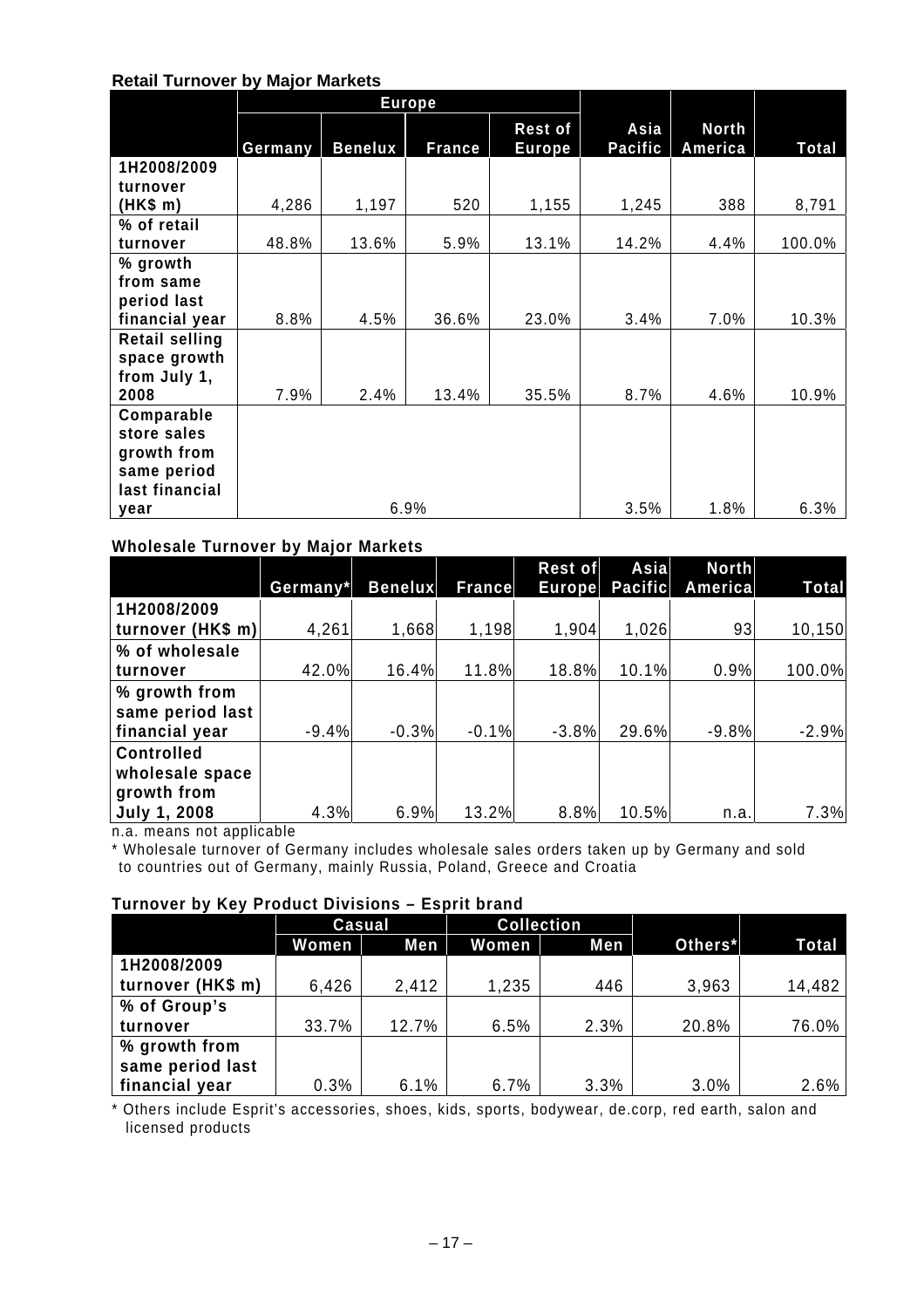#### **Turnover by Key Product Divisions – edc brand**

|                   | <b>Women</b> | Men   | Others* | Total |
|-------------------|--------------|-------|---------|-------|
| 1H2008/2009       |              |       |         |       |
| turnover (HK\$ m) | 3,288        | 736   | 558     | 4,582 |
| % of Group's      |              |       |         |       |
| turnover          | 17.2%        | 3.9%  | 2.9%    | 24.0% |
| % growth from     |              |       |         |       |
| same period last  |              |       |         |       |
| financial year    | $-1.8%$      | 27.6% | 15.4%   | 4.0%  |

\* Others include edc kids, edc accessories, edc shoes and edc bodywear

## **Profitability**

As our sales is not driven by aggressive pricing strategy, the gross profit margin of the Group stayed similar to that of the same period last financial year at 53.2% (1H2007/2008: 53.5%).

The Group's operating profit during the six months ended December 31, 2008 was HK\$3,411 million (1H2007/2008: HK\$4,020 million) with operating profit margin of 17.9% (1H2007/2008: 21.7%). The decrease in operating profit margin was partially due to suppressed productivity of our distribution channels as described in the previous section and the shift in wholesale-to-retail turnover mix. Retail turnover represented 46% of the Group's turnover, up from 43% of the Group's turnover a year ago.

Wholesale EBIT margin was 23.5% (1H2007/2008: 26.9%) for the reporting period. The decline in wholesale EBIT margin was partly due to majority of the wholesale operating costs being fixed and cannot be altered in the short-term to match the weaker wholesale turnover growth. Nevertheless, the wholesale EBIT margin of our core markets, Germany and Benelux, remained higher than the overall wholesale EBIT margin.

Retail EBIT margin was 14.2% (1H2007/2008: 16.5%). Our investment in future growth has affected the retail EBIT margin, such as the high pre-opening costs incurred in the opening of several flagship stores including the additional overheads in connection with the expansion in Spain and Scandinavia.

Our China associated companies' contribution to the Group's earnings before tax (EBT) was HK\$91 million (1H2007/2008: HK\$81 million) benefiting from the continual strong internal demand in China and increase in earnings.

The Group's EBT was HK\$3,566 million (1H2007/2008: HK\$4,203 million). Net earnings of the Group was HK\$2,853 million (1H2007/2008: HK\$3,293 million) while net earnings margin was 15.0% (1H2007/2008: 17.8%).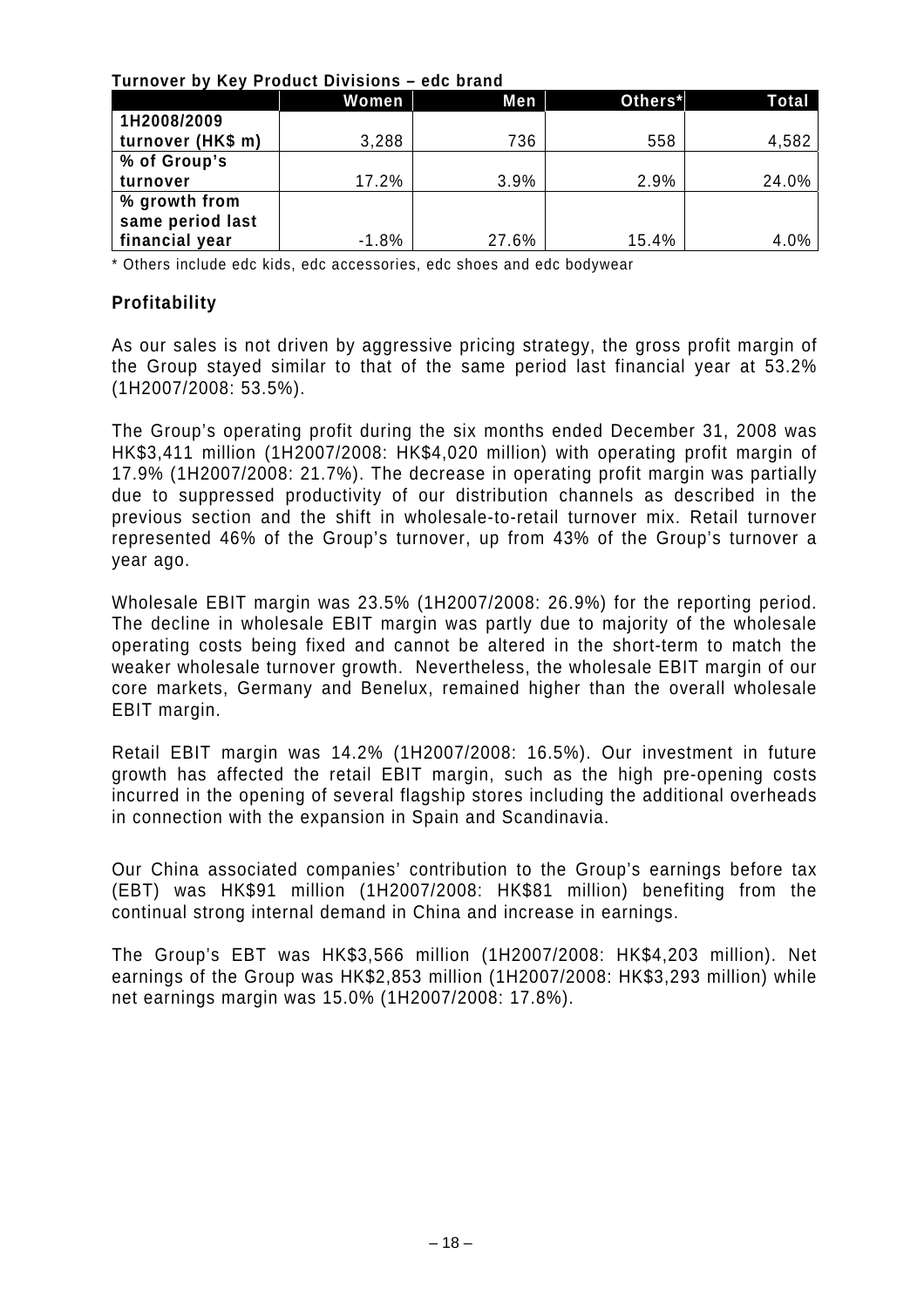## **Seasonality of Business**

The Group's business is affected by seasonal trends. These trends are primarily attributable to seasonal shipments to wholesale customers and key holiday sales periods, as well as the pricing of seasonal products. Due to the fact that sales and operating income may fluctuate in any reporting period, half year financials may not be indicative of the future trend of business and may not be extrapolated to provide a reliable forecast.

## **Liquidity and Financial Resources**

The Group's persistence in making disciplined capital deployment and managing working capital efficiently has led to a strong balance sheet allowing management to focus on the operation without being preoccupied about potential liquidity issues. As at December 31, 2008, our net cash balance was HK\$3,848 million (as at June 30, 2008: HK\$6,521 million). The drop in net cash balance was also partially due to the unfavourable currency impact of EUR:USD exchange rate which was 1.4058 for December 2008 closing rate (June 2008 closing rate: 1.5793).

During the reporting period, the net cash inflow from operating activities was HK\$2,527 million. Moreover, the Group invested HK\$1,167 million in capital expenditure. Among the capital expenditure spent, HK\$845 million was spent on the opening of new stores and refurbishment of existing stores. In addition, we also invested HK\$266 million in IT projects to optimize and unify workflows to prepare for long-term growth.

As at December 31, 2008, the Group had no long-term bank borrowings and did not pledge any assets as security for overdraft or any short-term revolving facility. The debt-to-equity ratio (interest bearing external borrowings divided by shareholders' funds) was 0%. Working capital remained healthy as the current ratio (current assets divided by current liabilities) was 2.4 times as at December 31, 2008 (as at June 30, 2008: 2.7 times).

## **Foreign Exchange Risk Management**

To minimize our foreign exchange exposure on sourcing costs for merchandise produced for Europe in Asia, most of the suppliers in Asia were asked to quote and settle in Euros. In addition, the Group entered into foreign exchange forward contracts with reputable financial institutions to hedge foreign exchange risk.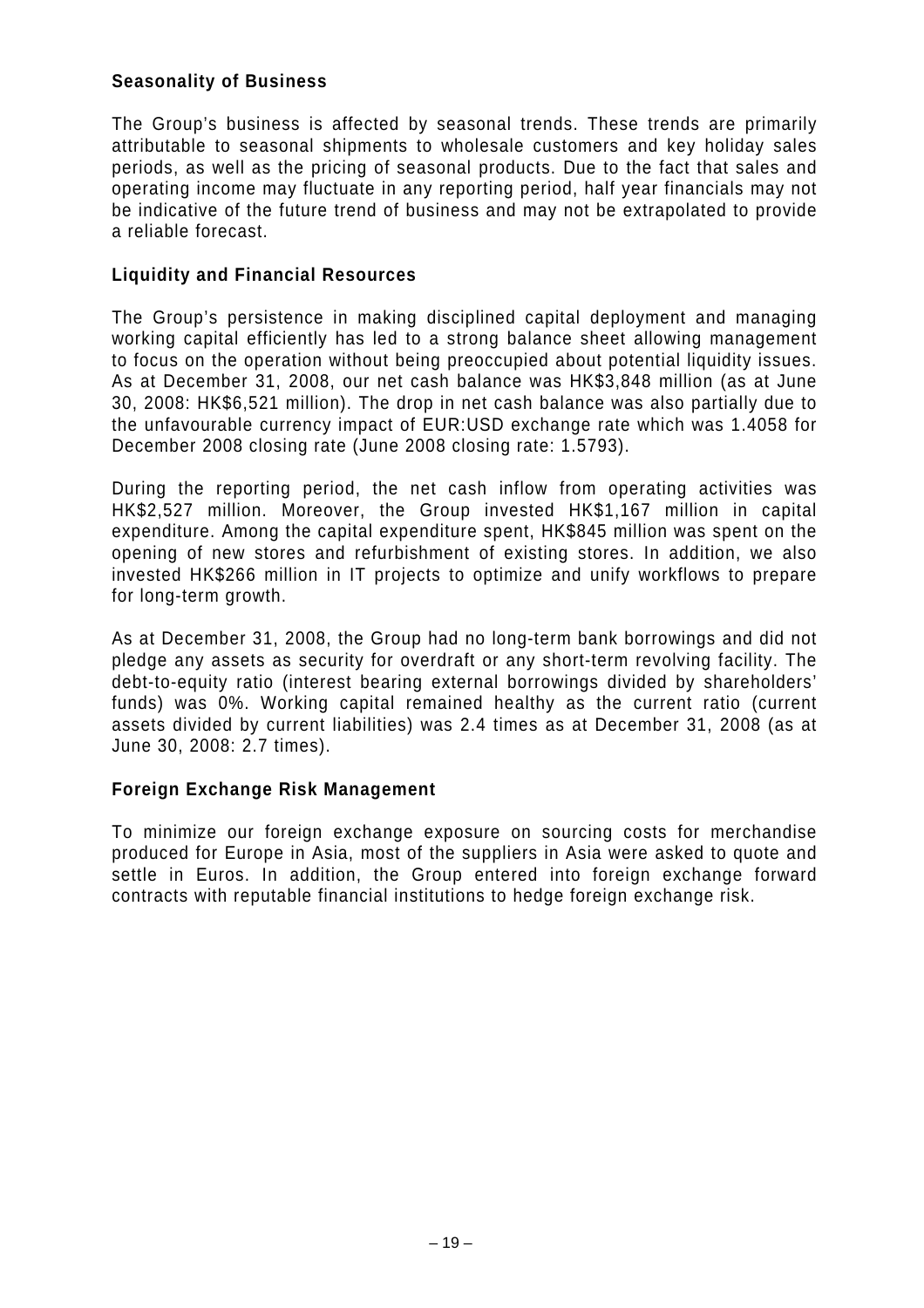## **INTERIM DIVIDEND**

The Board of Directors has declared an interim dividend for the six months ended December 31, 2008 of HK\$0.80 per share (FY2007/2008: HK\$0.95). The dividend will be payable on or about April 8, 2009 to the shareholders whose names appear on the Registers of Members of the Company at close of business on March 31, 2009 (the "Shareholders"). The relevant dividend warrants will be despatched to the Shareholders on or about April 7, 2009.

## **CLOSURE OF REGISTERS OF MEMBERS**

The Registers of Members of the Company will be closed from April 1, 2009 to April 2, 2009, both days inclusive, during which period no transfer of shares will be effected.

In order to qualify for the interim dividend mentioned above, all transfers accompanied by the relevant share certificates must be lodged with the Company's branch share registrar in Hong Kong, Tricor Secretaries Limited, at 26/F., Tesbury Centre, 28 Queen's Road East, Wanchai, Hong Kong not later than 4:00 p.m. on March 31, 2009.

## **HUMAN RESOURCES**

As at December 31, 2008, the Group employed over 11,100 full-time equivalent staff (December 31, 2007: 10,400) around the globe. Competitive remuneration packages that take into account business performance, market practices and competitive market conditions are offered to employees in compensation for their contribution. In addition, share options and discretionary bonuses are also granted based on the Group's and individual's performances. All employees around the world are connected through the Group's quarterly newsletters and global intranet.

## **PURCHASE, SALE OR REDEMPTION OF THE COMPANY'S SHARES**

The Company has purchased a total of 2,615,500 shares on The Stock Exchange of Hong Kong Limited during the six months ended December 31, 2008 and the aggregate consideration paid was HK\$203,345,307.50.

Save as disclosed above, neither the Company nor any of its subsidiaries have purchased, sold or redeemed any of the Company's shares during the period under review.

## **AUDIT COMMITTEE**

The Audit Committee comprises five Non-executive Directors, four of whom are independent. The Audit Committee has reviewed the accounting principles and practices adopted by the Group and has also discussed auditing, internal controls, and financial reporting matters including the review of the unaudited interim results for the six months ended December 31, 2008 with the management.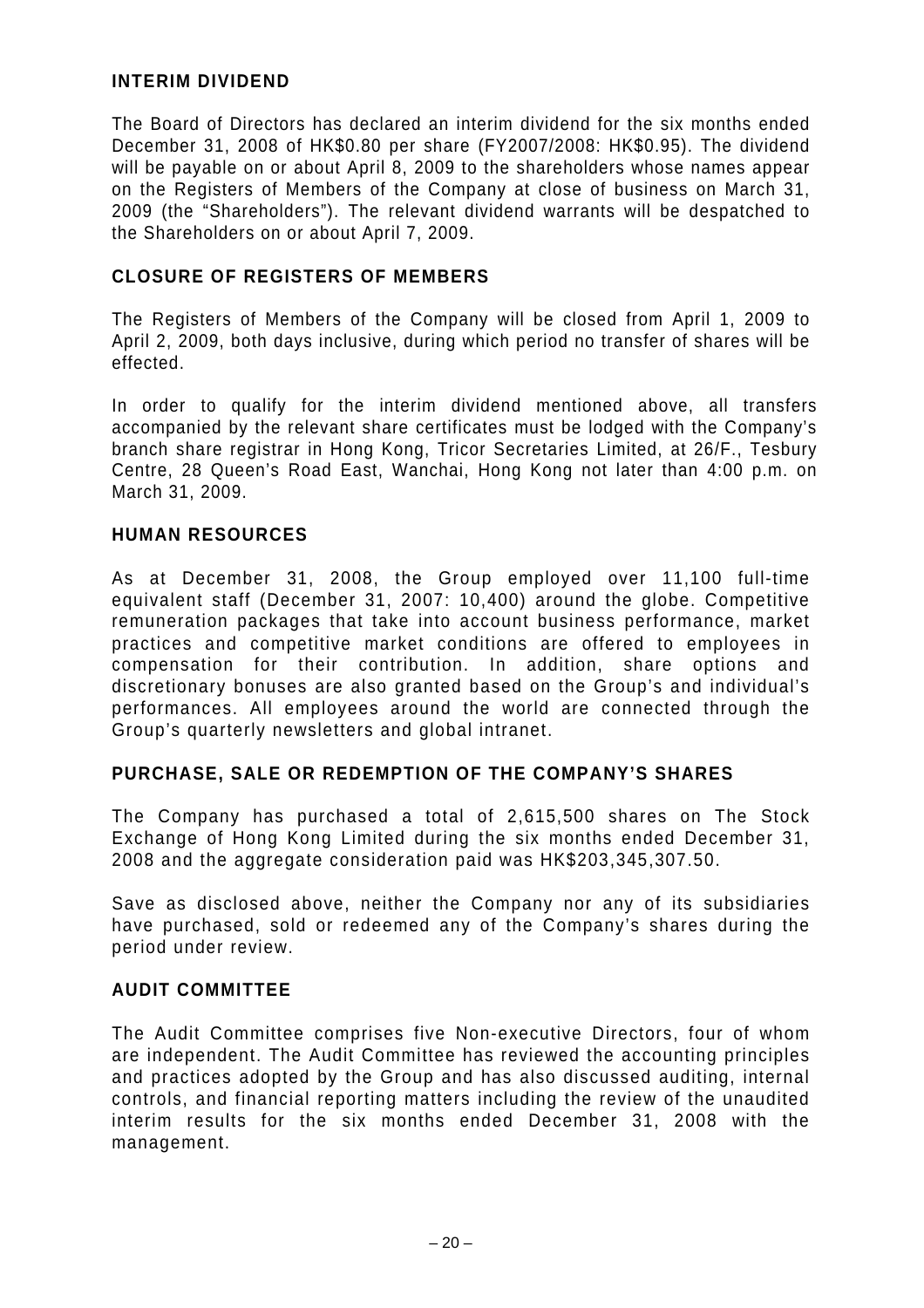## **CORPORATE GOVERNANCE**

The Company has complied with the code provisions of Code on Corporate Governance Practices (the "Code") as set out in Appendix 14 of the Listing Rules throughout the six months ended December 31, 2008, with the deviations as stated below:

Under the code provision A.2.1 of the Code, the roles of chairman and chief executive officer should be separate and should not be performed by the same individual. Mr. Heinz Jürgen KROGNER-KORNALIK, Group CEO, was unanimously elected by the Board as Chairman on December 5, 2006. The dual role arrangement is considered to be appropriate by the Board at the current stage of development of the Company and will be reviewed periodically.

Under the code provision A.4.1 of the Code, non-executive directors should be appointed for a specific term, subject to re-election. Non-executive Directors of the Company have not been appointed for a specific term. However, under Bye-law 87 of the Company's Bye-laws, all Directors, including Non-executive Directors, of the Company are subject to retirement by rotation and re-election in the annual general meeting of the Company and each Director is effectively appointed under an average term of three years.

## **MODEL CODE FOR SECURITIES TRANSACTIONS BY DIRECTORS**

The Company has adopted a code of conduct regarding Directors' securities transactions on terms no less exacting than the required standard set out in the Model Code for Securities Transactions by Directors of Listed Issuers as contained in Appendix 10 (the "Model Code") to the Listing Rules.

The Company has made specific enquiry with all Directors and all of them confirmed that they have complied with the required standard set out in the Model Code for the six months ended December 31, 2008.

> On behalf of the Board **ESPRIT HOLDINGS LIMITED Bella CHHOA Peck Lim**  *Company Secretary*

Hong Kong, February 4, 2009

As at the date of this announcement, the Directors of the Company are:

Executive Directors: Mr. Heinz Jürgen KROGNER-KORNALIK *(Chairman)*  Mr. CHEW Fook Aun Mr. Thomas Johannes GROTE

Non-executive Director: Mr. Jürgen Alfred Rudolf FRIEDRICH